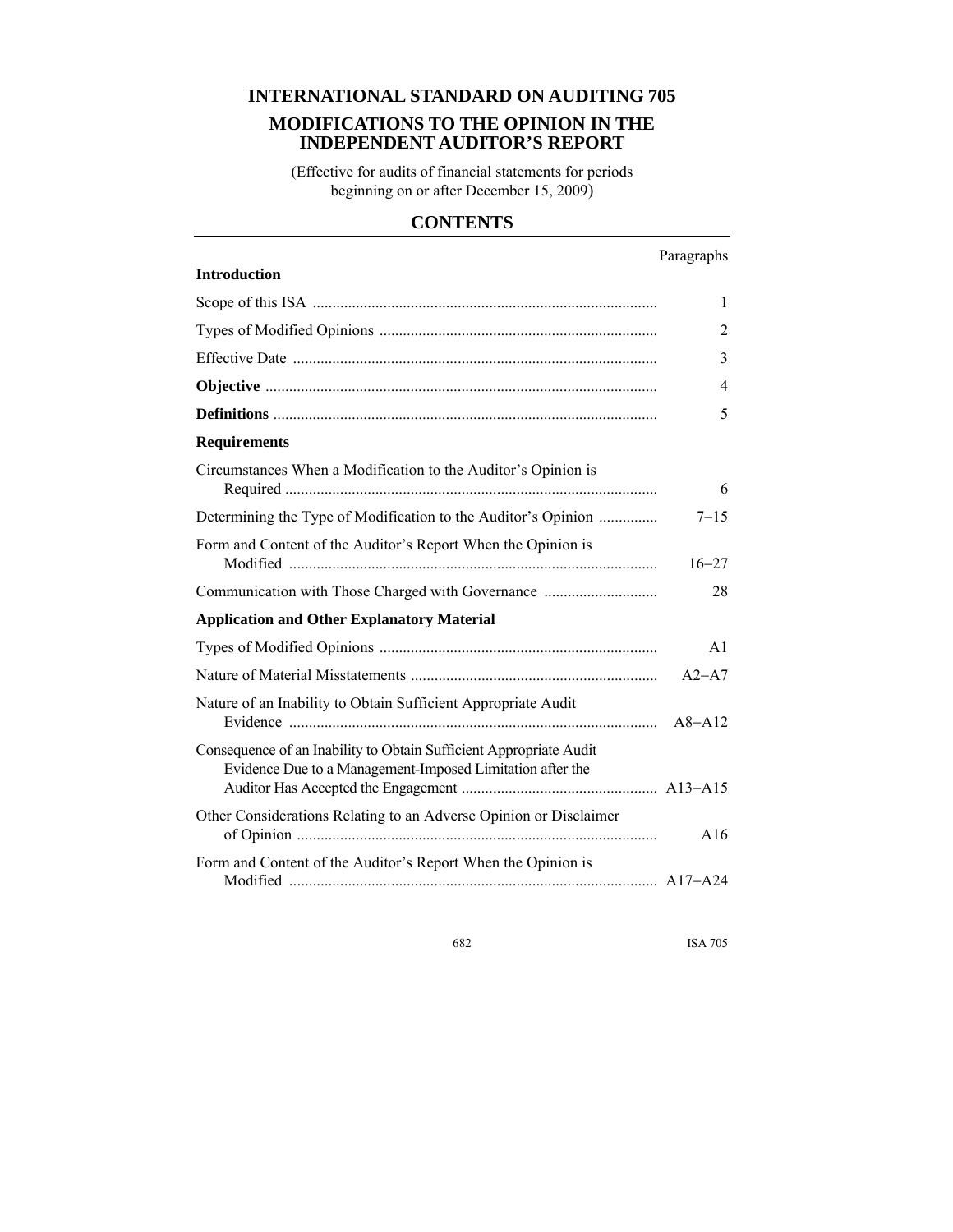Communication with Those Charged with Governance ............................. A25

Appendix: Illustrations of Auditors' Reports with Modifications to the Opinion

International Standard on Auditing (ISA) 705 "Modifications to the Opinion in the Independent Auditor's Report" should be read in conjunction with ISA 200 "Overall Objectives of the Independent Auditor and the Conduct of an Audit in Accordance with International Standards on Auditing."

683 ISA 705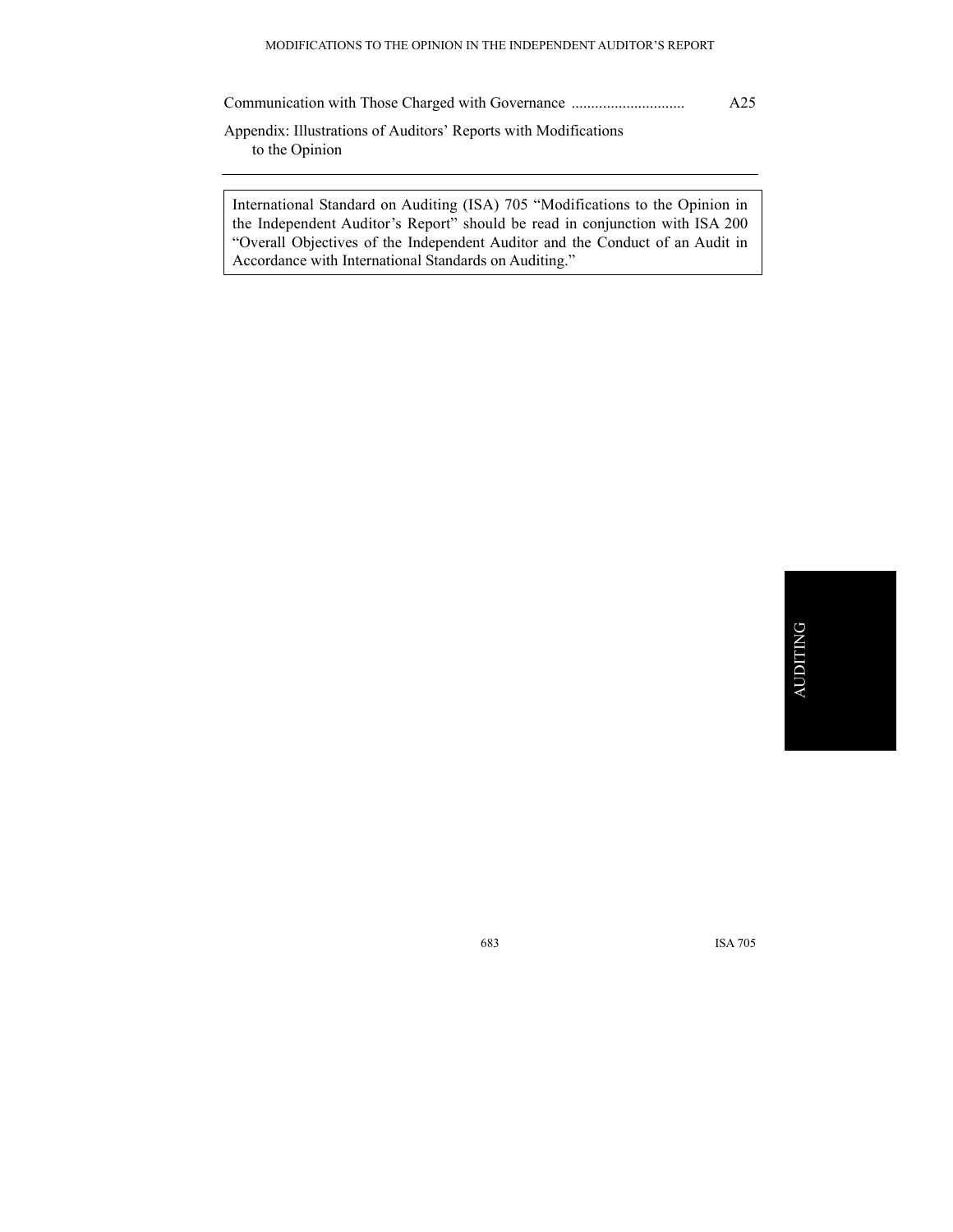## **Introduction**

### **Scope of this ISA**

1. This International Standard on Auditing (ISA) deals with the auditor's responsibility to issue an appropriate report in circumstances when, in forming an opinion in accordance with ISA  $700<sub>1</sub><sup>1</sup>$  the auditor concludes that a modification to the auditor's opinion on the financial statements is necessary.

## **Types of Modified Opinions**

- 2. This ISA establishes three types of modified opinions, namely, a qualified opinion, an adverse opinion, and a disclaimer of opinion. The decision regarding which type of modified opinion is appropriate depends upon:
	- (a) The nature of the matter giving rise to the modification, that is, whether the financial statements are materially misstated or, in the case of an inability to obtain sufficient appropriate audit evidence, may be materially misstated; and
	- (b) The auditor's judgment about the pervasiveness of the effects or possible effects of the matter on the financial statements. (Ref: Para. A1)

## **Effective Date**

3. This ISA is effective for audits of financial statements for periods beginning on or after December 15, 2009.

## **Objective**

- 4. The objective of the auditor is to express clearly an appropriately modified opinion on the financial statements that is necessary when:
	- (a) The auditor concludes, based on the audit evidence obtained, that the financial statements as a whole are not free from material misstatement; or
	- (b) The auditor is unable to obtain sufficient appropriate audit evidence to conclude that the financial statements as a whole are free from material misstatement.

## **Definitions**

- 5. For purposes of the ISAs, the following terms have the meanings attributed below:
	- (a) Pervasive A term used, in the context of misstatements, to describe the effects on the financial statements of misstatements or the possible effects on the financial statements of misstatements, if any,

 $\frac{1}{1}$ ISA 700, "Forming an Opinion and Reporting on Financial Statements."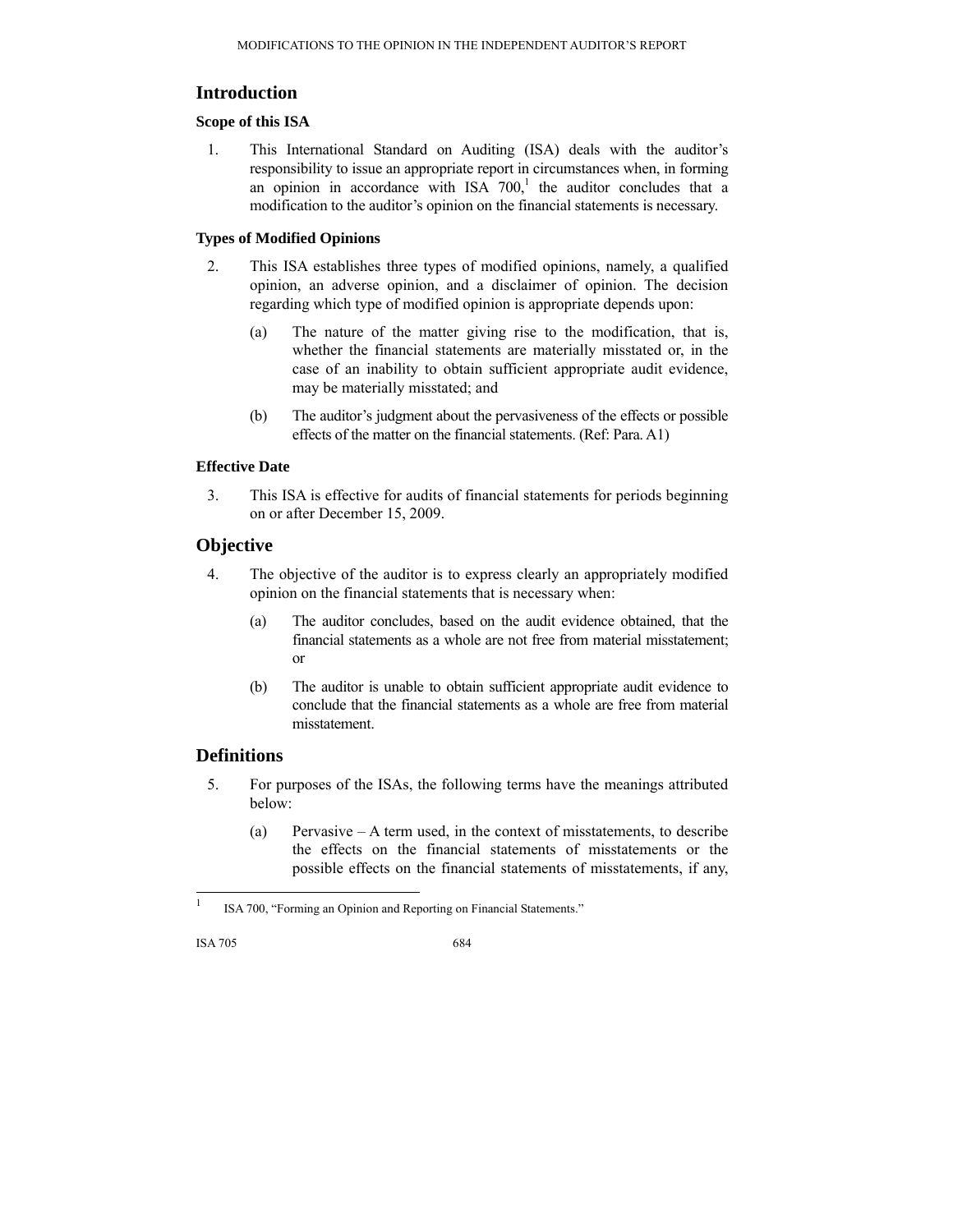that are undetected due to an inability to obtain sufficient appropriate audit evidence. Pervasive effects on the financial statements are those that, in the auditor's judgment:

- (i) Are not confined to specific elements, accounts or items of the financial statements;
- (ii) If so confined, represent or could represent a substantial proportion of the financial statements; or
- (iii) In relation to disclosures, are fundamental to users' understanding of the financial statements.
- (b) Modified opinion A qualified opinion, an adverse opinion or a disclaimer of opinion.

## **Requirements**

## **Circumstances When a Modification to the Auditor's Opinion Is Required**

- 6. The auditor shall modify the opinion in the auditor's report when:
	- (a) The auditor concludes that, based on the audit evidence obtained, the financial statements as a whole are not free from material misstatement; or (Ref: Para. A2–A7)
	- (b) The auditor is unable to obtain sufficient appropriate audit evidence to conclude that the financial statements as a whole are free from material misstatement. (Ref: Para. A8–A12)

### **Determining the Type of Modification to the Auditor's Opinion**

*Qualified Opinion* 

- 7. The auditor shall express a qualified opinion when:
	- (a) The auditor, having obtained sufficient appropriate audit evidence, concludes that misstatements, individually or in the aggregate, are material, but not pervasive, to the financial statements; or
	- (b) The auditor is unable to obtain sufficient appropriate audit evidence on which to base the opinion, but the auditor concludes that the possible effects on the financial statements of undetected misstatements, if any, could be material but not pervasive.

#### *Adverse Opinion*

8. The auditor shall express an adverse opinion when the auditor, having obtained sufficient appropriate audit evidence, concludes that misstatements, individually or in the aggregate, are both material and pervasive to the financial statements.

685 ISA 705

AUDITING

**AUDITING**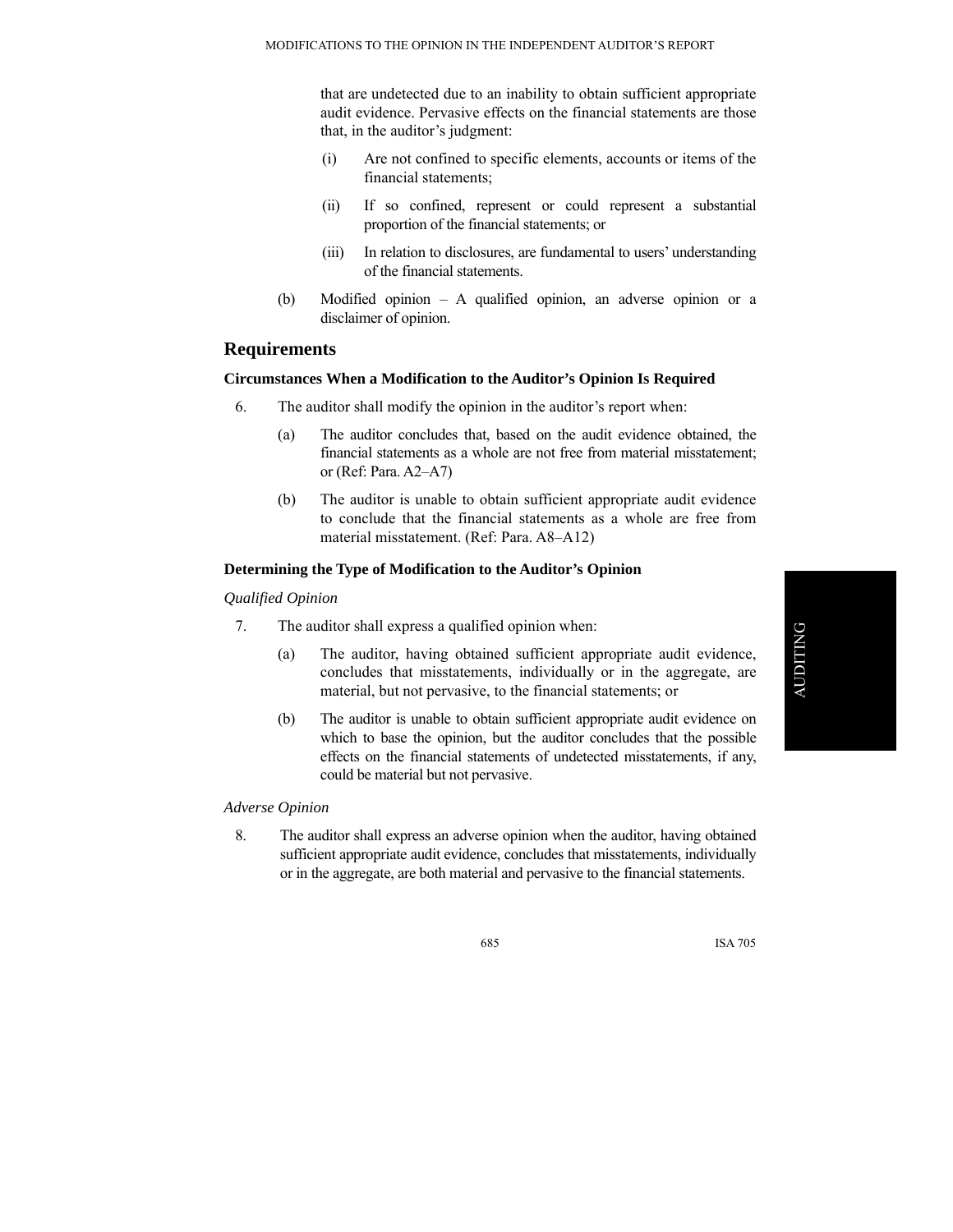### *Disclaimer of Opinion*

- 9. The auditor shall disclaim an opinion when the auditor is unable to obtain sufficient appropriate audit evidence on which to base the opinion, and the auditor concludes that the possible effects on the financial statements of undetected misstatements, if any, could be both material and pervasive.
- 10. The auditor shall disclaim an opinion when, in extremely rare circumstances involving multiple uncertainties, the auditor concludes that, notwithstanding having obtained sufficient appropriate audit evidence regarding each of the individual uncertainties, it is not possible to form an opinion on the financial statements due to the potential interaction of the uncertainties and their possible cumulative effect on the financial statements.

### *Consequence of an Inability to Obtain Sufficient Appropriate Audit Evidence Due to a Management-Imposed Limitation after the Auditor Has Accepted the Engagement*

- 11. If, after accepting the engagement, the auditor becomes aware that management has imposed a limitation on the scope of the audit that the auditor considers likely to result in the need to express a qualified opinion or to disclaim an opinion on the financial statements, the auditor shall request that management remove the limitation.
- 12. If management refuses to remove the limitation referred to in paragraph 11, the auditor shall communicate the matter to those charged with governance, unless all of those charged with governance are involved in managing the entity, <sup>2</sup> and determine whether it is possible to perform alternative procedures to obtain sufficient appropriate audit evidence.
- 13. If the auditor is unable to obtain sufficient appropriate audit evidence, the auditor shall determine the implications as follows:
	- (a) If the auditor concludes that the possible effects on the financial statements of undetected misstatements, if any, could be material but not pervasive, the auditor shall qualify the opinion; or
	- (b) If the auditor concludes that the possible effects on the financial statements of undetected misstatements, if any, could be both material and pervasive so that a qualification of the opinion would be inadequate to communicate the gravity of the situation, the auditor shall:
		- (i) Withdraw from the audit, where practicable and possible under applicable law or regulation; or (Ref: Para. A13–A14)
		- (ii) If withdrawal from the audit before issuing the auditor's report is not practicable or possible, disclaim an opinion on the financial statements.

 $\frac{1}{2}$ ISA 260, "Communication with Those Charged with Governance," paragraph 13.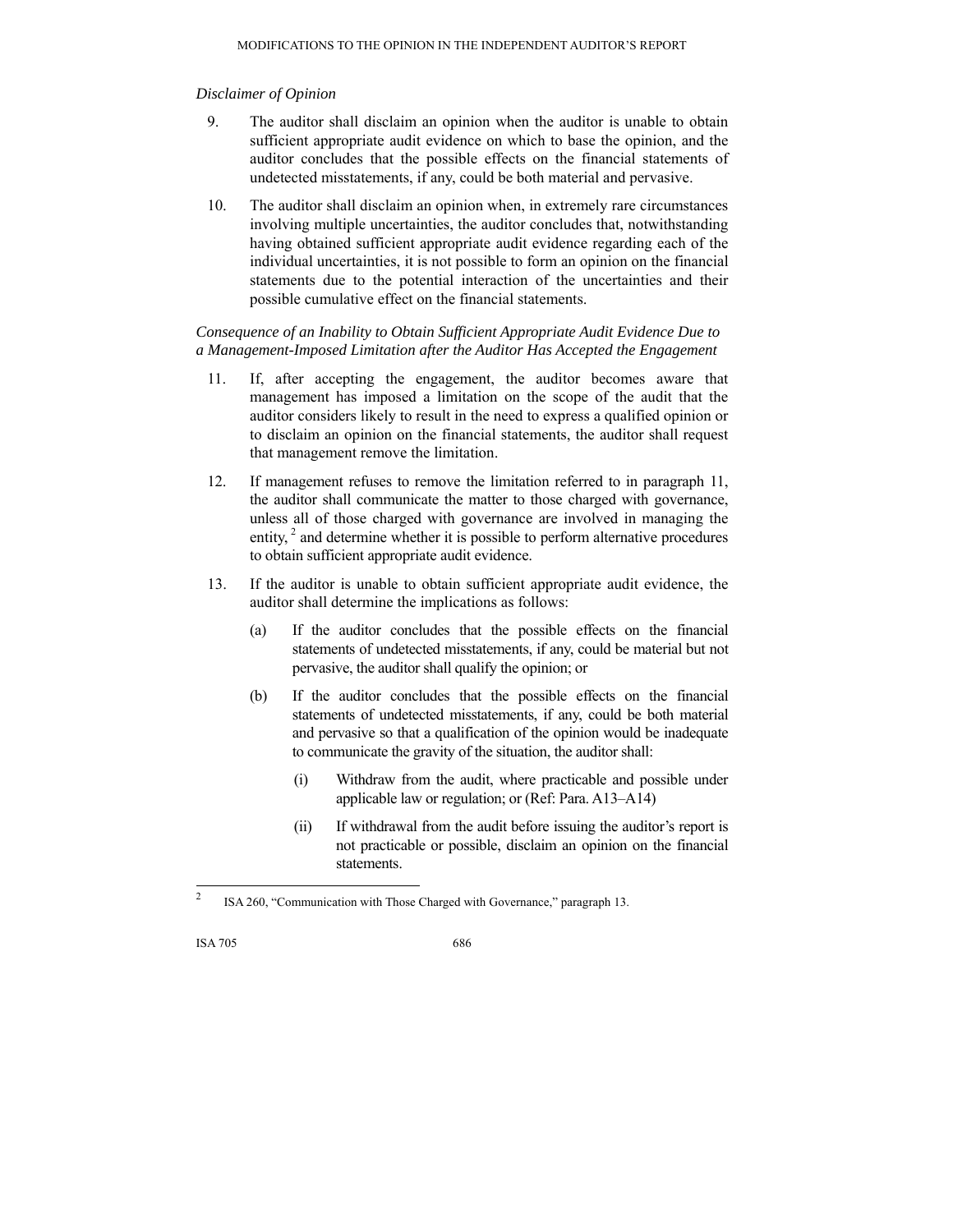14. If the auditor withdraws as contemplated by paragraph  $13(b)(i)$ , before withdrawing, the auditor shall communicate to those charged with governance any matters regarding misstatements identified during the audit that would have given rise to a modification of the opinion. (Ref: Para. A15)

#### *Other Considerations Relating to an Adverse Opinion or Disclaimer of Opinion*

15. When the auditor considers it necessary to express an adverse opinion or disclaim an opinion on the financial statements as a whole, the auditor's report shall not also include an unmodified opinion with respect to the same financial reporting framework on a single financial statement or one or more specific elements, accounts or items of a financial statement. To include such an unmodified opinion in the same report<sup>3</sup> in these circumstances would contradict the auditor's adverse opinion or disclaimer of opinion on the financial statements as a whole. (Ref: Para. A16)

### **Form and Content of the Auditor's Report When the Opinion Is Modified**

### *Basis for Modification Paragraph*

- 16. When the auditor modifies the opinion on the financial statements, the auditor shall, in addition to the specific elements required by ISA 700, include a paragraph in the auditor's report that provides a description of the matter giving rise to the modification. The auditor shall place this paragraph immediately before the opinion paragraph in the auditor's report and use the heading "Basis for Qualified Opinion," "Basis for Adverse Opinion," or "Basis for Disclaimer of Opinion," as appropriate. (Ref: Para. A17)
- 17. If there is a material misstatement of the financial statements that relates to specific amounts in the financial statements (including quantitative disclosures), the auditor shall include in the basis for modification paragraph a description and quantification of the financial effects of the misstatement, unless impracticable. If it is not practicable to quantify the financial effects, the auditor shall so state in the basis for modification paragraph. (Ref: Para. A18)
- 18. If there is a material misstatement of the financial statements that relates to narrative disclosures, the auditor shall include in the basis for modification paragraph an explanation of how the disclosures are misstated.
- 19. If there is a material misstatement of the financial statements that relates to the non-disclosure of information required to be disclosed, the auditor shall:
	- (a) Discuss the non-disclosure with those charged with governance;

687 ISA 705

AUDITING

**AUDITING** 

 3 ISA 805, "Special Considerations—Audits of Single Financial Statements and Specific Elements, Accounts or Items of a Financial Statement," deals with circumstances where the auditor is engaged to express a separate opinion on one or more specific elements, accounts or items of a financial statement.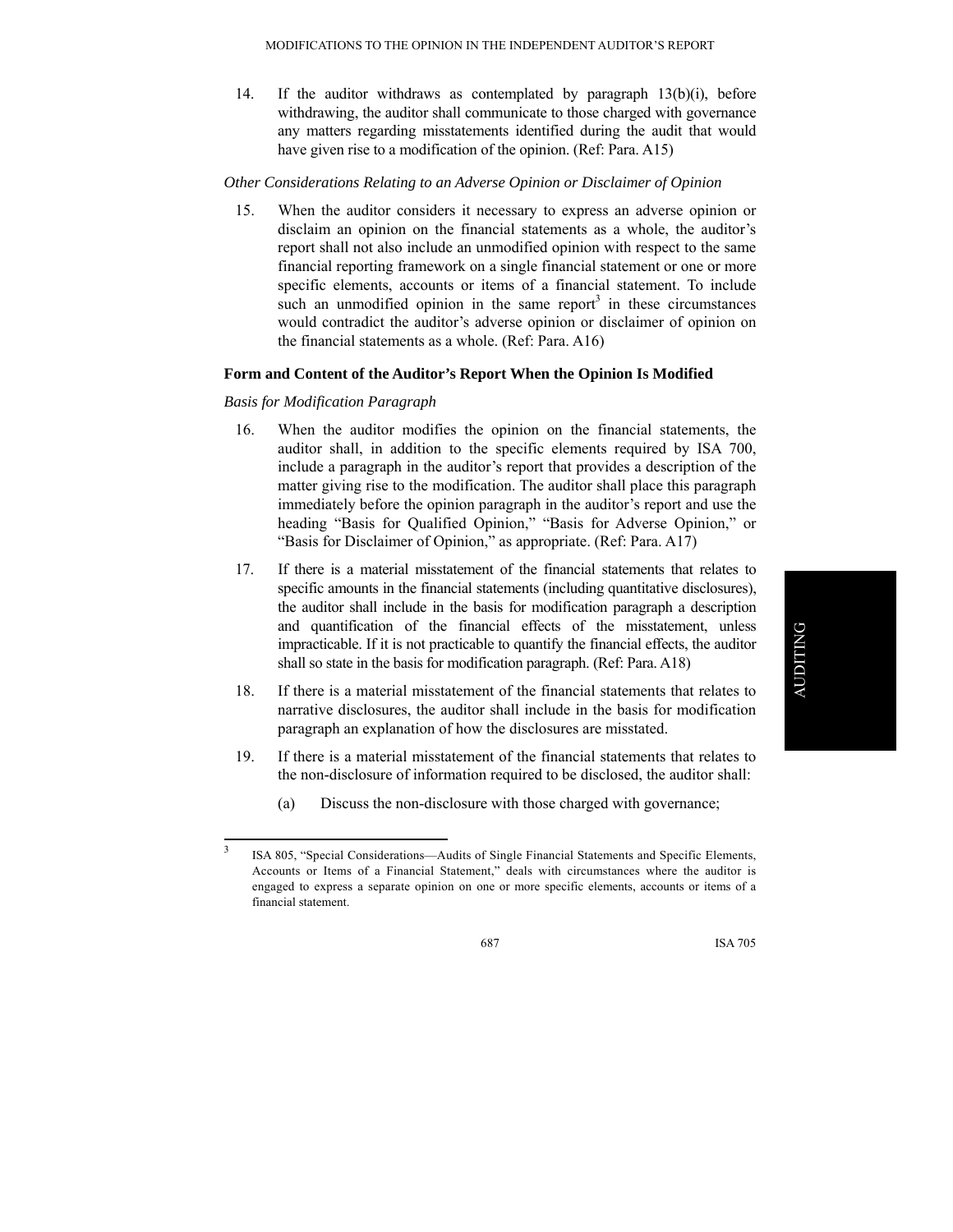- (b) Describe in the basis for modification paragraph the nature of the omitted information; and
- (c) Unless prohibited by law or regulation, include the omitted disclosures, provided it is practicable to do so and the auditor has obtained sufficient appropriate audit evidence about the omitted information. (Ref: Para. A19)
- 20. If the modification results from an inability to obtain sufficient appropriate audit evidence, the auditor shall include in the basis for modification paragraph the reasons for that inability.
- 21. Even if the auditor has expressed an adverse opinion or disclaimed an opinion on the financial statements, the auditor shall describe in the basis for modification paragraph the reasons for any other matters of which the auditor is aware that would have required a modification to the opinion, and the effects thereof. (Ref: Para. A20)

#### *Opinion Paragraph*

- 22. When the auditor modifies the audit opinion, the auditor shall use the heading "Qualified Opinion," "Adverse Opinion," or "Disclaimer of Opinion," as appropriate, for the opinion paragraph. (Ref: Para. A21, A23–A24)
- 23. When the auditor expresses a qualified opinion due to a material misstatement in the financial statements, the auditor shall state in the opinion paragraph that, in the auditor's opinion, except for the effects of the matter(s) described in the Basis for Qualified Opinion paragraph:
	- (a) The financial statements present fairly, in all material respects (or give a true and fair view) in accordance with the applicable financial reporting framework when reporting in accordance with a fair presentation framework; or
	- (b) The financial statements have been prepared, in all material respects, in accordance with the applicable financial reporting framework when reporting in accordance with a compliance framework.

When the modification arises from an inability to obtain sufficient appropriate audit evidence, the auditor shall use the corresponding phrase "except for the possible effects of the matter(s) ..." for the modified opinion. (Ref: Para. A22)

- 24. When the auditor expresses an adverse opinion, the auditor shall state in the opinion paragraph that, in the auditor's opinion, because of the significance of the matter(s) described in the Basis for Adverse Opinion paragraph:
	- (a) The financial statements do not present fairly (or give a true and fair view) in accordance with the applicable financial reporting framework when reporting in accordance with a fair presentation framework; or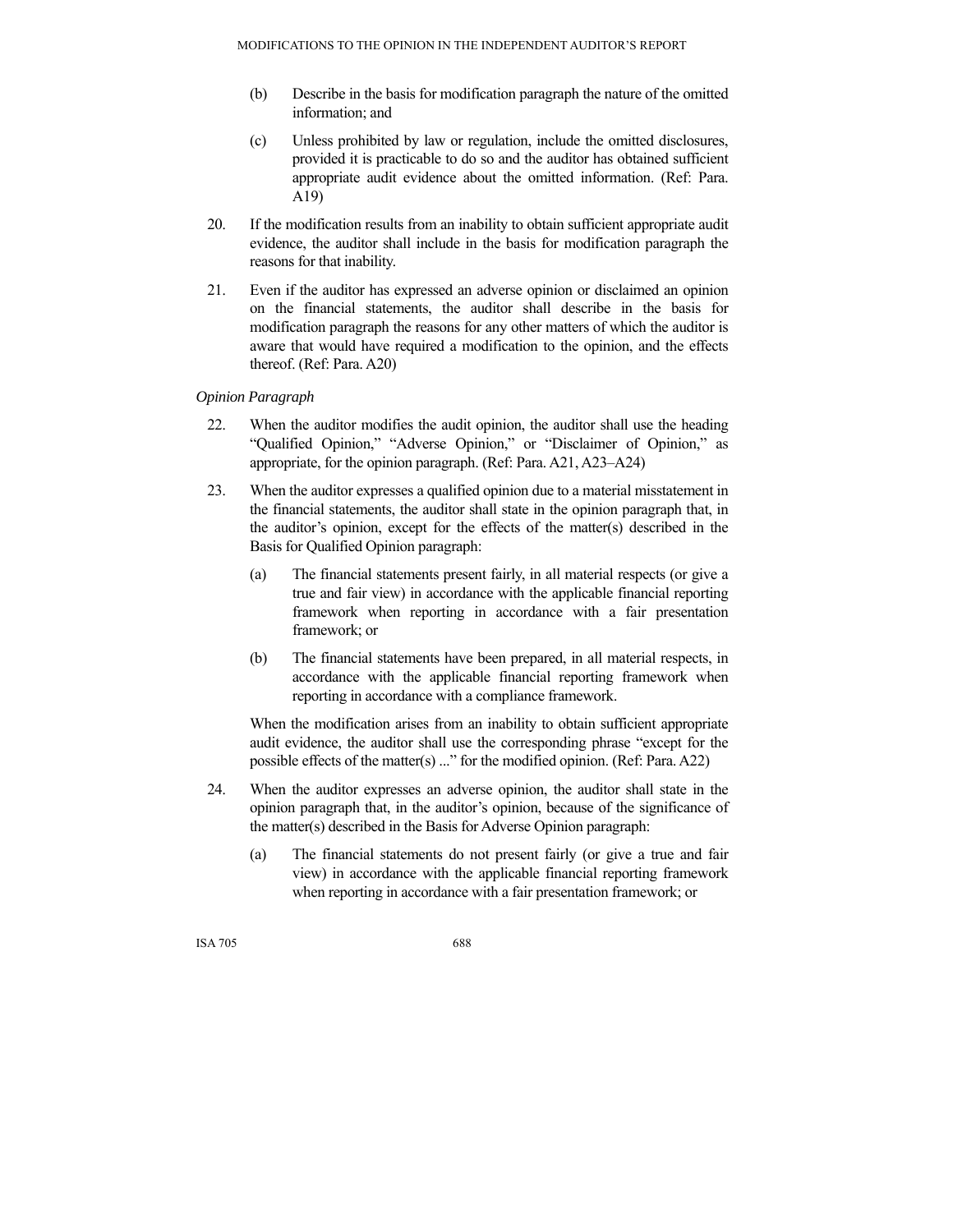- (b) The financial statements have not been prepared, in all material respects, in accordance with the applicable financial reporting framework when reporting in accordance with a compliance framework.
- 25. When the auditor disclaims an opinion due to an inability to obtain sufficient appropriate audit evidence, the auditor shall state in the opinion paragraph that:
	- (a) Because of the significance of the matter(s) described in the Basis for Disclaimer of Opinion paragraph, the auditor has not been able to obtain sufficient appropriate audit evidence to provide a basis for an audit opinion; and, accordingly,
	- (b) The auditor does not express an opinion on the financial statements.

### *Description of Auditor's Responsibility When the Auditor Expresses a Qualified or Adverse Opinion*

26. When the auditor expresses a qualified or adverse opinion, the auditor shall amend the description of the auditor's responsibility to state that the auditor believes that the audit evidence the auditor has obtained is sufficient and appropriate to provide a basis for the auditor's modified audit opinion.

#### *Description of Auditor's Responsibility When the Auditor Disclaims an Opinion*

27. When the auditor disclaims an opinion due to an inability to obtain sufficient appropriate audit evidence, the auditor shall amend the introductory paragraph of the auditor's report to state that the auditor was engaged to audit the financial statements. The auditor shall also amend the description of the auditor's responsibility and the description of the scope of the audit to state only the following: "Our responsibility is to express an opinion on the financial statements based on conducting the audit in accordance with International Standards on Auditing. Because of the matter(s) described in the Basis for Disclaimer of Opinion paragraph, however, we were not able to obtain sufficient appropriate audit evidence to provide a basis for an audit opinion."

#### **Communication with Those Charged with Governance**

28. When the auditor expects to modify the opinion in the auditor's report, the auditor shall communicate with those charged with governance the circumstances that led to the expected modification and the proposed wording of the modification. (Ref: Para. A25)

689 ISA 705

AUDITING

**AUDITING**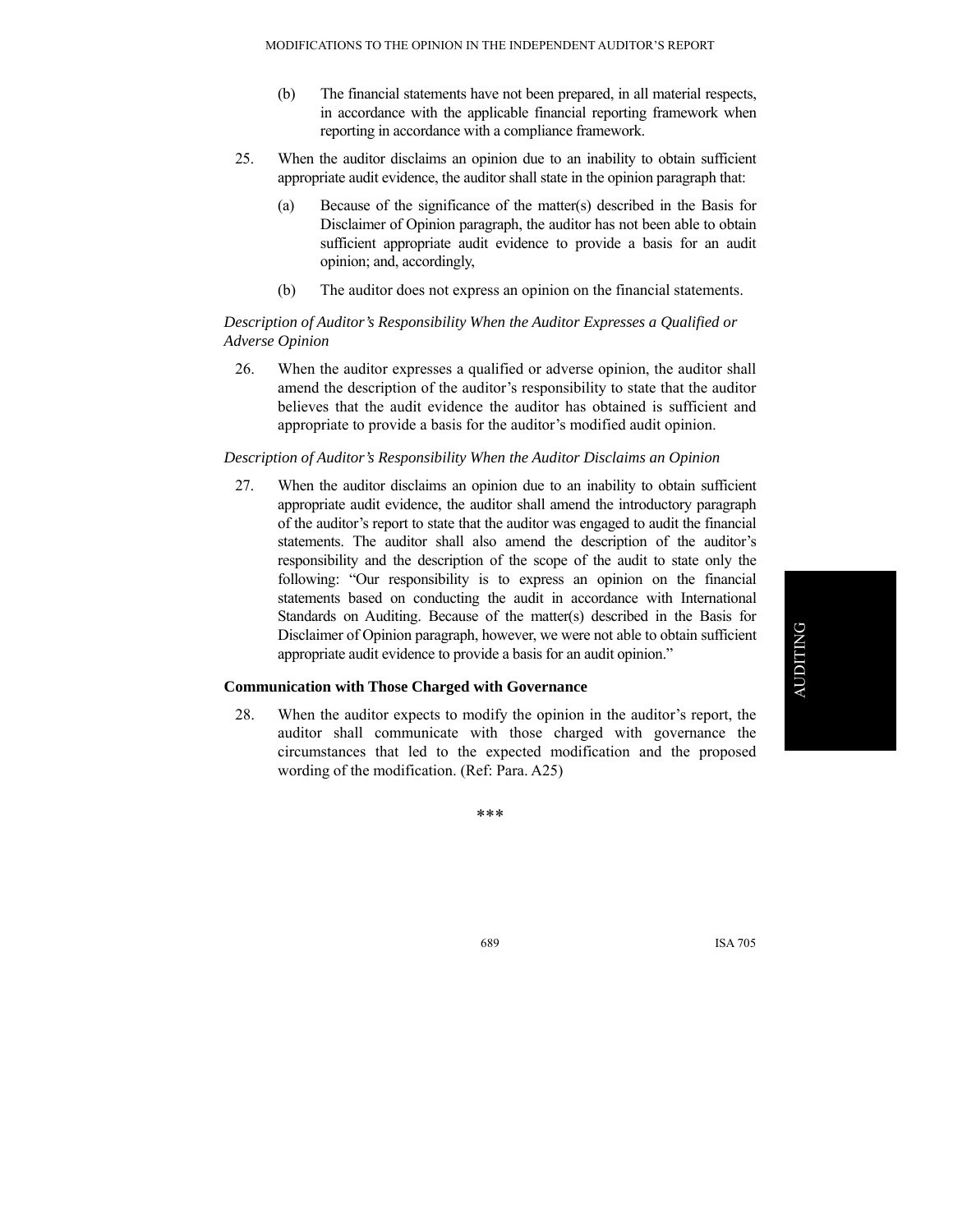# **Application and Other Explanatory Material**

**Types of Modified Opinions** (Ref: Para. 2)

A1. The table below illustrates how the auditor's judgment about the nature of the matter giving rise to the modification, and the pervasiveness of its effects or possible effects on the financial statements, affects the type of opinion to be expressed.

|                                                                 | Auditor's Judgment about the Pervasiveness of the<br>Effects or Possible Effects on the Financial<br><b>Statements</b> |                        |
|-----------------------------------------------------------------|------------------------------------------------------------------------------------------------------------------------|------------------------|
| <i>Nature of Matter Giving</i><br>Rise to the Modification      | Material but Not<br>Pervasive                                                                                          | Material and Pervasive |
| Financial statements are<br>materially misstated                | Qualified opinion                                                                                                      | Adverse opinion        |
| Inability to obtain<br>sufficient appropriate audit<br>evidence | Qualified opinion                                                                                                      | Disclaimer of opinion  |

## **Nature of Material Misstatements** (Ref: Para. 6(a))

- A2. ISA 700 requires the auditor, in order to form an opinion on the financial statements, to conclude as to whether reasonable assurance has been obtained about whether the financial statements as a whole are free from material misstatement.<sup>4</sup> This conclusion takes into account the auditor's evaluation of uncorrected misstatements, if any, on the financial statements in accordance with ISA 450.<sup>5</sup>
- A3. ISA 450 defines a misstatement as a difference between the amount, classification, presentation, or disclosure of a reported financial statement item and the amount, classification, presentation, or disclosure that is required for the item to be in accordance with the applicable financial reporting framework. Accordingly, a material misstatement of the financial statements may arise in relation to:
	- (a) The appropriateness of the selected accounting policies;
	- (b) The application of the selected accounting policies; or
	- (c) The appropriateness or adequacy of disclosures in the financial statements.

 $\frac{1}{4}$ ISA 700, paragraph 11.

<sup>5</sup> ISA 450, "Evaluation of Misstatements Identified during the Audit," paragraph 11.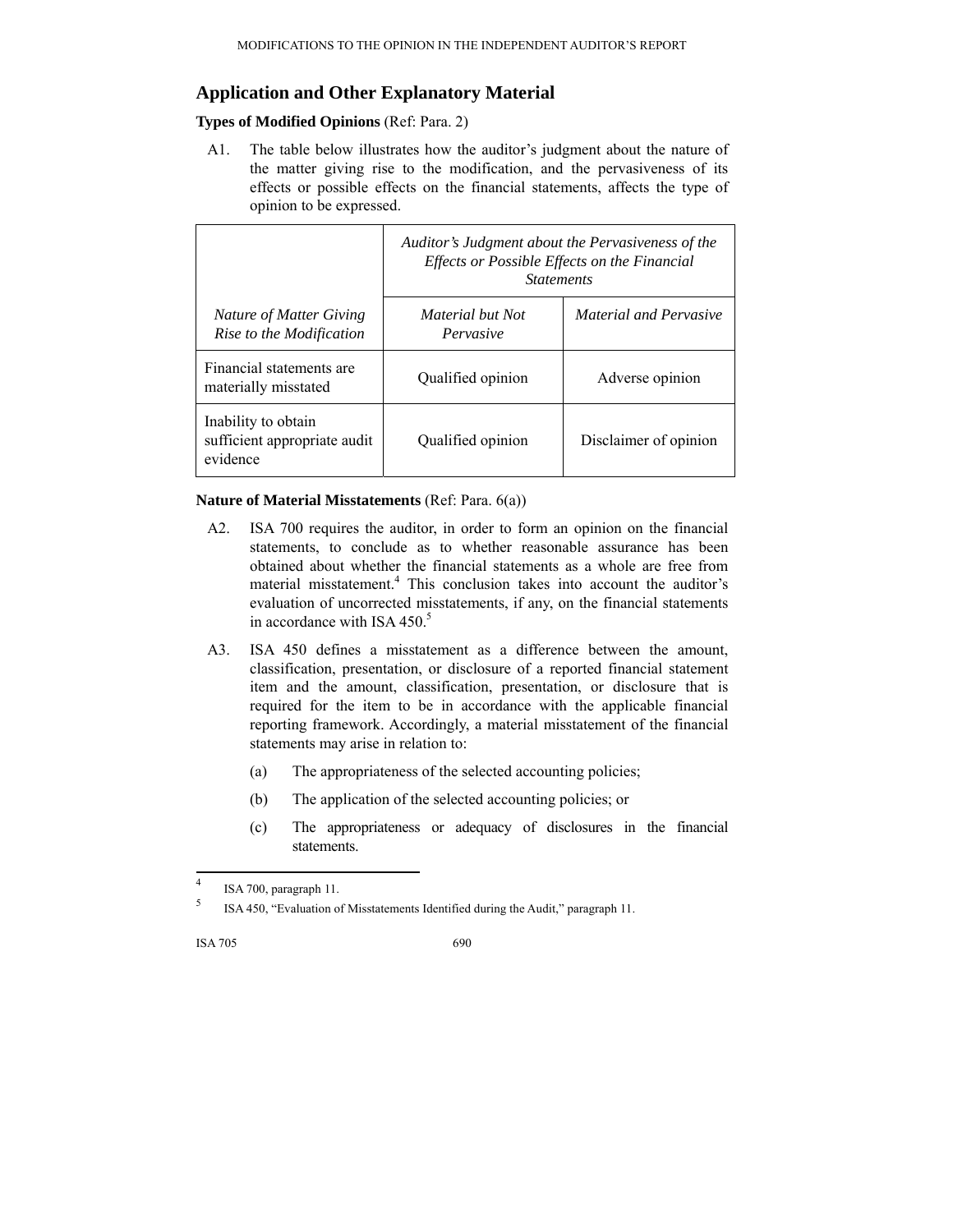*Appropriateness of the Selected Accounting Policies* 

- A4. In relation to the appropriateness of the accounting policies management has selected, material misstatements of the financial statements may arise when:
	- (a) The selected accounting policies are not consistent with the applicable financial reporting framework; or
	- (b) The financial statements, including the related notes, do not represent the underlying transactions and events in a manner that achieves fair presentation.
- A5. Financial reporting frameworks often contain requirements for the accounting for, and disclosure of, changes in accounting policies. Where the entity has changed its selection of significant accounting policies, a material misstatement of the financial statements may arise when the entity has not complied with these requirements.

### *Application of the Selected Accounting Policies*

- A6. In relation to the application of the selected accounting policies, material misstatements of the financial statements may arise:
	- (a) When management has not applied the selected accounting policies consistently with the financial reporting framework, including when management has not applied the selected accounting policies consistently between periods or to similar transactions and events (consistency in application); or
	- (b) Due to the method of application of the selected accounting policies (such as an unintentional error in application).

### *Appropriateness or Adequacy of Disclosures in the Financial Statements*

- A7. In relation to the appropriateness or adequacy of disclosures in the financial statements, material misstatements of the financial statements may arise when:
	- (a) The financial statements do not include all of the disclosures required by the applicable financial reporting framework;
	- (b) The disclosures in the financial statements are not presented in accordance with the applicable financial reporting framework; or
	- (c) The financial statements do not provide the disclosures necessary to achieve fair presentation.

## **Nature of an Inability to Obtain Sufficient Appropriate Audit Evidence** (Ref: Para.  $6(b)$ )

A8. The auditor's inability to obtain sufficient appropriate audit evidence (also referred to as a limitation on the scope of the audit) may arise from:

691 ISA 705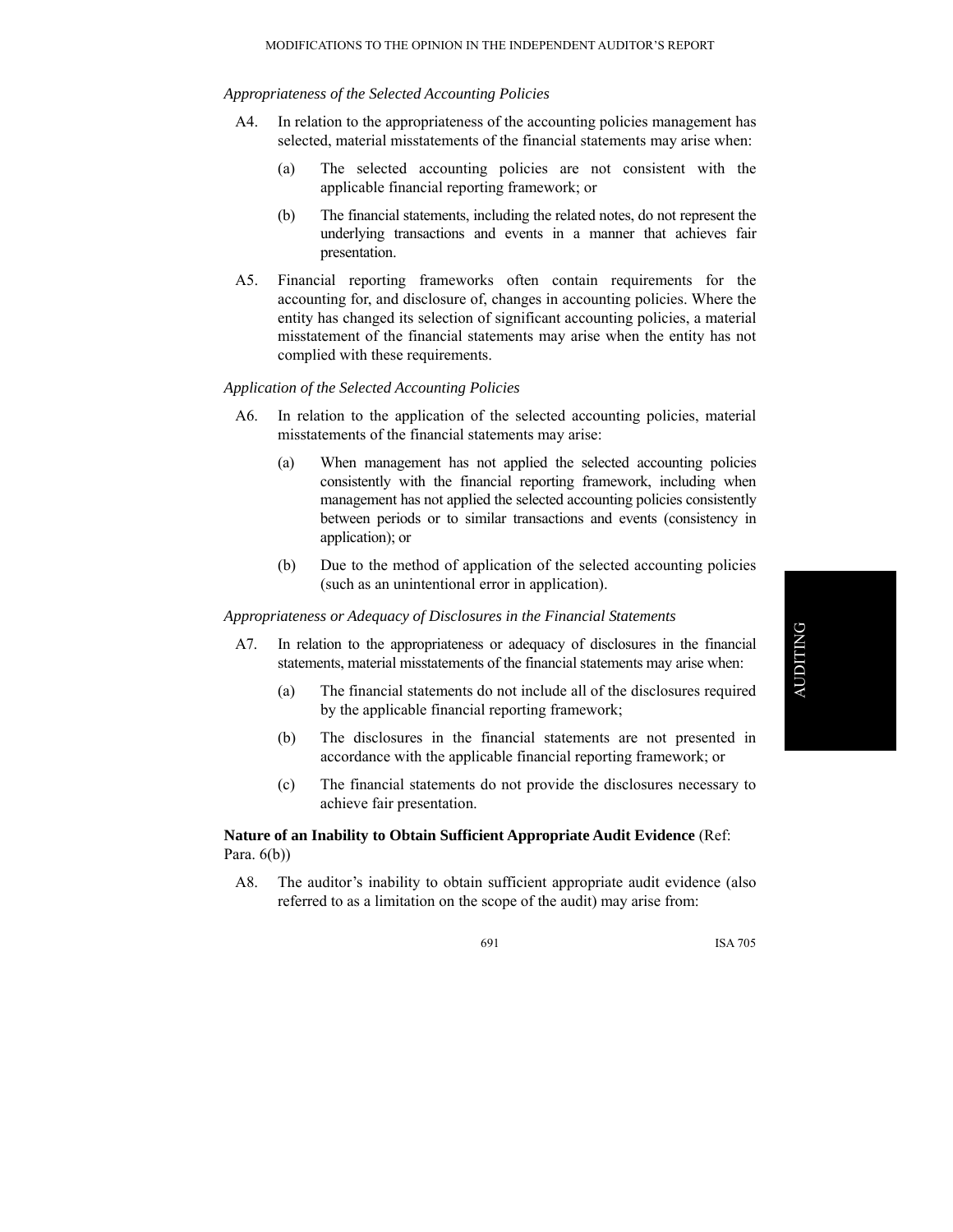- (a) Circumstances beyond the control of the entity;
- (b) Circumstances relating to the nature or timing of the auditor's work; or
- (c) Limitations imposed by management.
- A9. An inability to perform a specific procedure does not constitute a limitation on the scope of the audit if the auditor is able to obtain sufficient appropriate audit evidence by performing alternative procedures. If this is not possible, the requirements of paragraphs 7(b) and 10 apply as appropriate. Limitations imposed by management may have other implications for the audit, such as for the auditor's assessment of fraud risks and consideration of engagement continuance.
- A10. Examples of circumstances beyond the control of the entity include when:
	- The entity's accounting records have been destroyed.
	- The accounting records of a significant component have been seized indefinitely by governmental authorities.
- A11. Examples of circumstances relating to the nature or timing of the auditor's work include when:
	- The entity is required to use the equity method of accounting for an associated entity, and the auditor is unable to obtain sufficient appropriate audit evidence about the latter's financial information to evaluate whether the equity method has been appropriately applied.
	- The timing of the auditor's appointment is such that the auditor is unable to observe the counting of the physical inventories.
	- The auditor determines that performing substantive procedures alone is not sufficient, but the entity's controls are not effective.
- A12. Examples of an inability to obtain sufficient appropriate audit evidence arising from a limitation on the scope of the audit imposed by management include when:
	- Management prevents the auditor from observing the counting of the physical inventory.
	- Management prevents the auditor from requesting external confirmation of specific account balances.

## **Consequence of an Inability to Obtain Sufficient Appropriate Audit Evidence Due to a Management-Imposed Limitation after the Auditor Has Accepted the Engagement** (Ref: Para. 13(b)–14)

A13. The practicality of withdrawing from the audit may depend on the stage of completion of the engagement at the time that management imposes the scope limitation. If the auditor has substantially completed the audit, the auditor may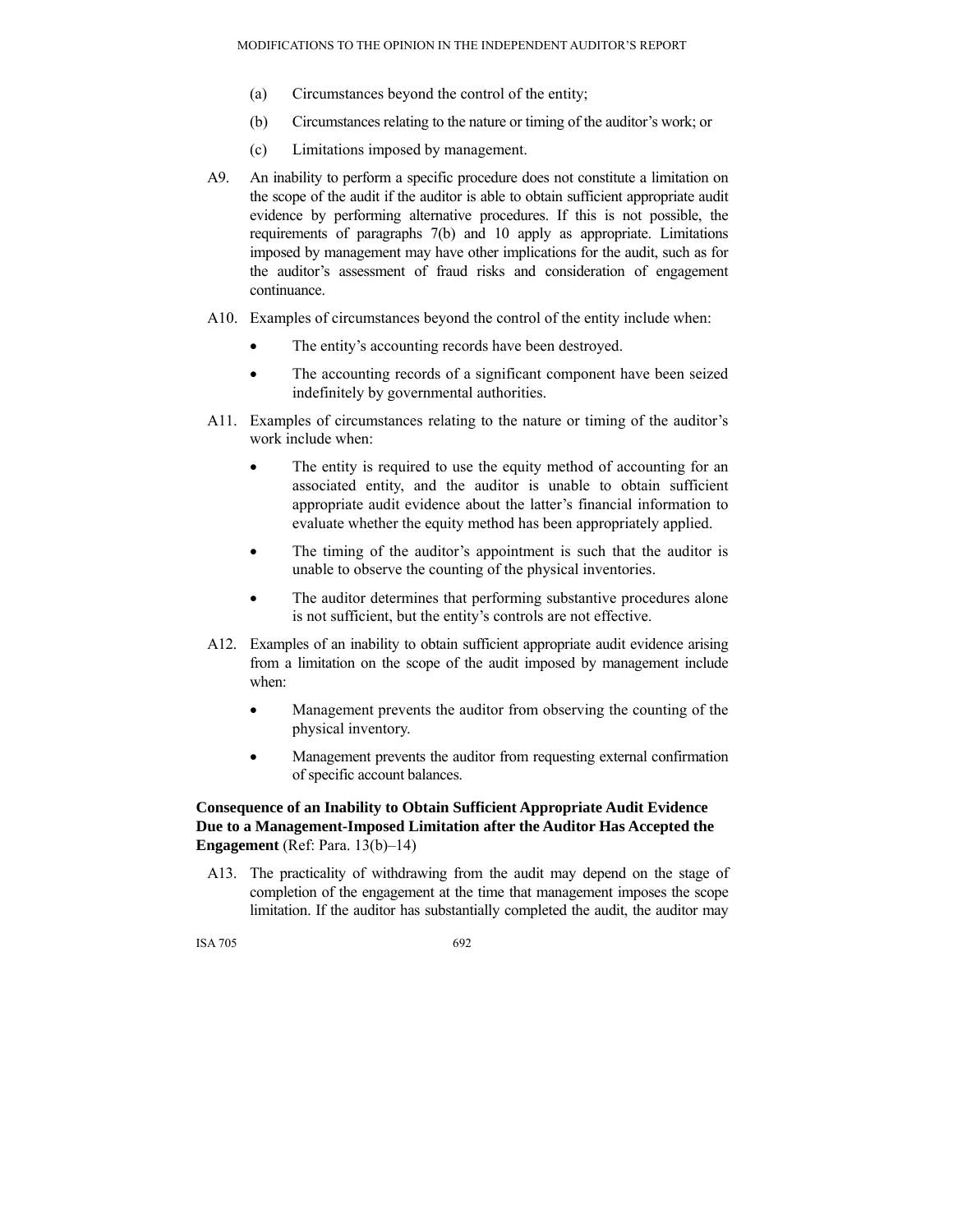decide to complete the audit to the extent possible, disclaim an opinion and explain the scope limitation in the Basis for Disclaimer of Opinion paragraph prior to withdrawing.

- A14. In certain circumstances, withdrawal from the audit may not be possible if the auditor is required by law or regulation to continue the audit engagement. This may be the case for an auditor that is appointed to audit the financial statements of public sector entities. It may also be the case in jurisdictions where the auditor is appointed to audit the financial statements covering a specific period, or appointed for a specific period and is prohibited from withdrawing before the completion of the audit of those financial statements or before the end of that period, respectively. The auditor may also consider it necessary to include an Other Matter paragraph in the auditor's report.<sup>6</sup>
- A15. When the auditor concludes that withdrawal from the audit is necessary because of a scope limitation, there may be a professional, legal or regulatory requirement for the auditor to communicate matters relating to the withdrawal from the engagement to regulators or the entity's owners.

### **Other Considerations Relating to an Adverse Opinion or Disclaimer of Opinion**  (Ref: Para. 15)

- A16. The following are examples of reporting circumstances that would not contradict the auditor's adverse opinion or disclaimer of opinion:
	- The expression of an unmodified opinion on financial statements prepared under a given financial reporting framework and, within the same report, the expression of an adverse opinion on the same financial statements under a different financial reporting framework.<sup>7</sup>
	- The expression of a disclaimer of opinion regarding the results of operations, and cash flows, where relevant, and an unmodified opinion regarding the financial position (see ISA  $510<sup>8</sup>$ ). In this case, the auditor has not expressed a disclaimer of opinion on the financial statements as a whole.

### **Form and Content of the Auditor's Report When the Opinion Is Modified**

*Basis for Modification Paragraph* (Ref: Para. 16–17, 19, 21)

A17. Consistency in the auditor's report helps to promote users' understanding and to identify unusual circumstances when they occur. Accordingly, although uniformity in the wording of a modified opinion and in the description of the

AUDITING

**AUDITING** 

 $\frac{1}{6}$  ISA 706, "Emphasis of Matter Paragraphs and Other Matter Paragraphs in the Independent Auditor's Report," paragraph A5.

<sup>7</sup> See paragraph A32 of ISA 700 for a description of this circumstance.

<sup>8</sup> ISA 510, "Initial Audit Engagements―Opening Balances," paragraph 10.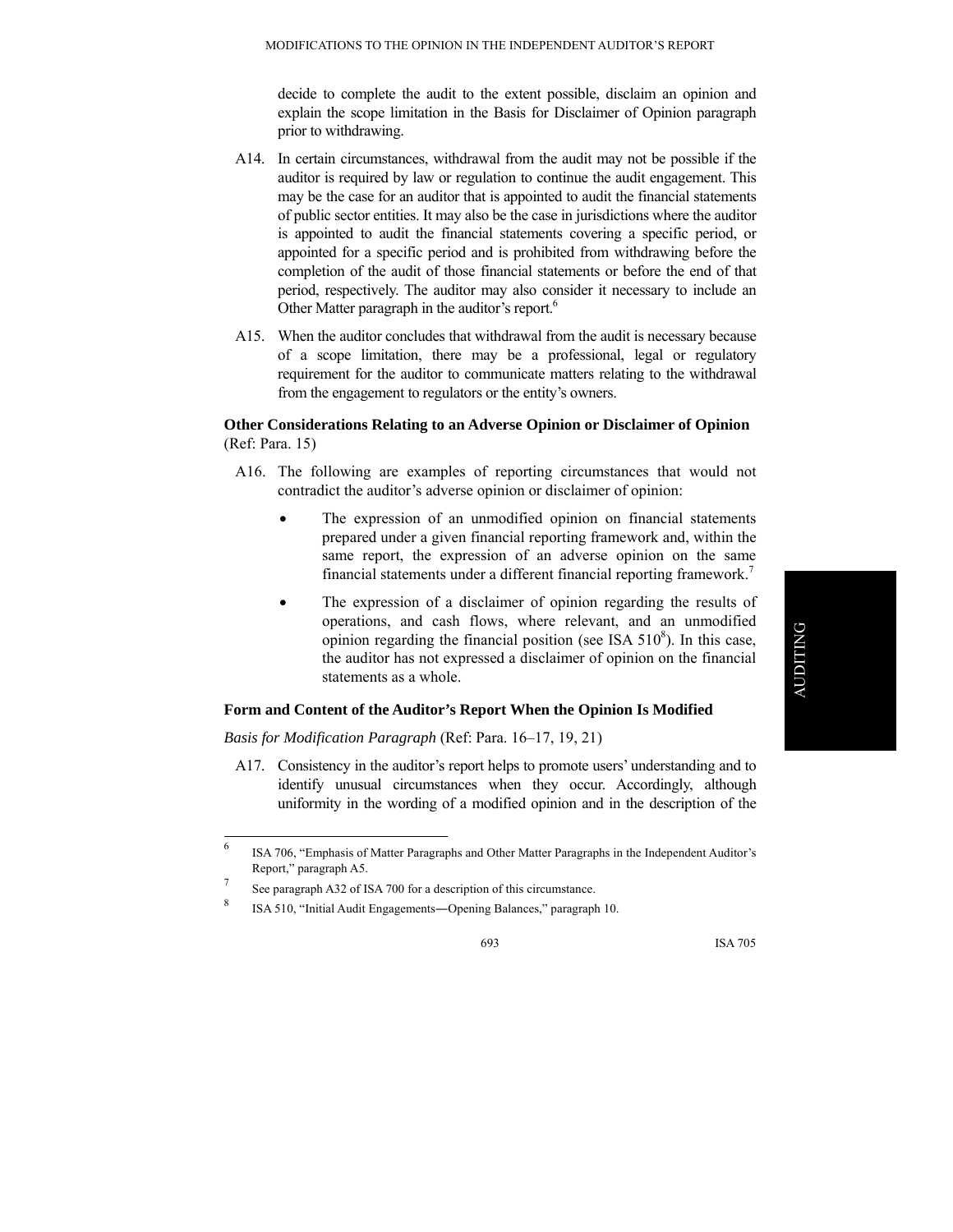basis for the modification may not be possible, consistency in both the form and content of the auditor's report is desirable.

- A18. An example of the financial effects of material misstatements that the auditor may describe in the basis for modification paragraph in the auditor's report is the quantification of the effects on income tax, income before taxes, net income and equity if inventory is overstated.
- A19. Disclosing the omitted information in the basis for modification paragraph would not be practicable if:
	- (a) The disclosures have not been prepared by management or the disclosures are otherwise not readily available to the auditor; or
	- (b) In the auditor's judgment, the disclosures would be unduly voluminous in relation to the auditor's report.
- A20. An adverse opinion or a disclaimer of opinion relating to a specific matter described in the basis for qualification paragraph does not justify the omission of a description of other identified matters that would have otherwise required a modification of the auditor's opinion. In such cases, the disclosure of such other matters of which the auditor is aware may be relevant to users of the financial statements.

*Opinion Paragraph* (Ref: Para. 22–23)

- A21. Inclusion of this paragraph heading makes it clear to the user that the auditor's opinion is modified and indicates the type of modification.
- A22. When the auditor expresses a qualified opinion, it would not be appropriate to use phrases such as "with the foregoing explanation" or "subject to" in the opinion paragraph as these are not sufficiently clear or forceful.

Illustrative Auditors' Reports

- A23. Illustrations 1 and 2 in the Appendix contain auditors' reports with qualified and adverse opinions, respectively, as the financial statements are materially misstated.
- A24. Illustration 3 in the Appendix contains an auditor's report with a qualified opinion as the auditor is unable to obtain sufficient appropriate audit evidence. Illustration 4 contains a disclaimer of opinion due to an inability to obtain sufficient appropriate audit evidence about a single element of the financial statements. Illustration 5 contains a disclaimer of opinion due to an inability to obtain sufficient appropriate audit evidence about multiple elements of the financial statements. In each of the latter two cases, the possible effects on the financial statements of the inability are both material and pervasive.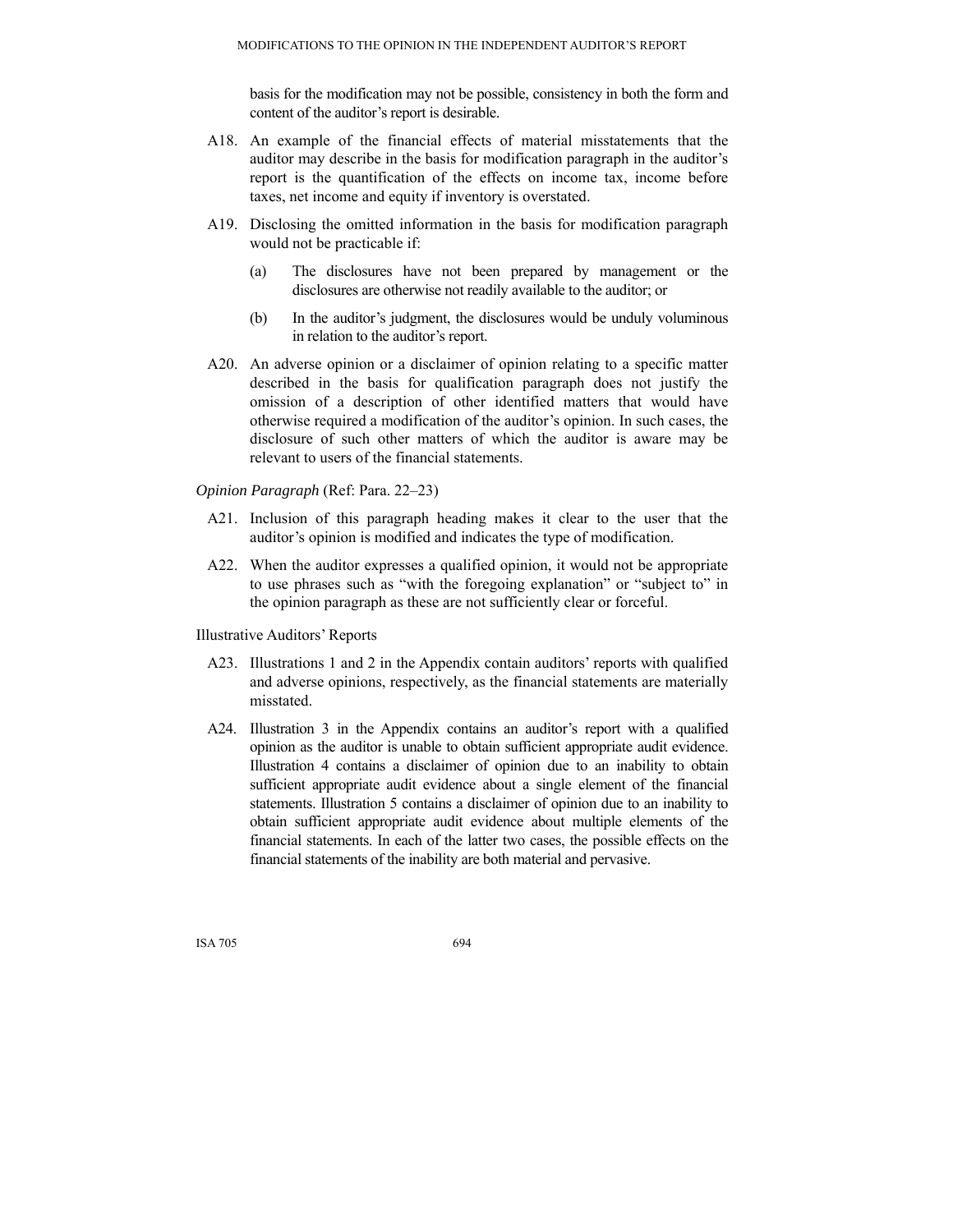### **Communication with Those Charged with Governance** (Ref: Para. 28)

- A25. Communicating with those charged with governance the circumstances that lead to an expected modification to the auditor's opinion and the proposed wording of the modification enables:
	- (a) The auditor to give notice to those charged with governance of the intended modification(s) and the reasons (or circumstances) for the modification(s);
	- (b) The auditor to seek the concurrence of those charged with governance regarding the facts of the matter(s) giving rise to the expected modification(s), or to confirm matters of disagreement with management as such; and
	- (c) Those charged with governance to have an opportunity, where appropriate, to provide the auditor with further information and explanations in respect of the matter(s) giving rise to the expected modification(s).

695 ISA 705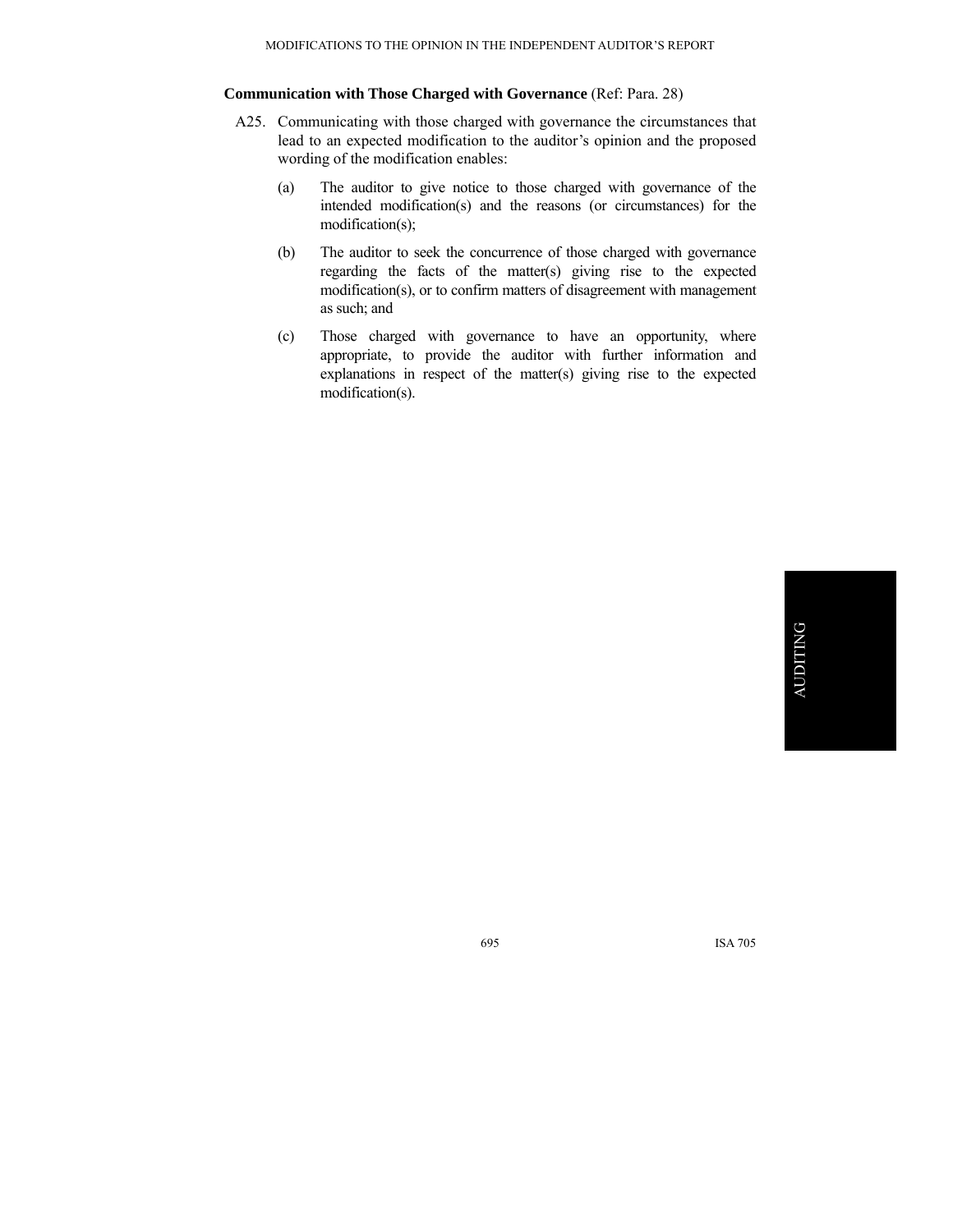## **Appendix**

(Ref: Para. A23–24)

## **Illustrations of Auditors' Reports with Modifications to the Opinion**

- Illustration 1: An auditor's report containing a qualified opinion due to a material misstatement of the financial statements.
- Illustration 2: An auditor's report containing an adverse opinion due to a material misstatement of the financial statements.
- Illustration 3: An auditor's report containing a qualified opinion due to the auditor's inability to obtain sufficient appropriate audit evidence.
- Illustration 4: An auditor's report containing a disclaimer of opinion due to the auditor's inability to obtain sufficient appropriate audit evidence about a single element of the financial statements.
- Illustration 5: An auditor's report containing a disclaimer of opinion due to the auditor's inability to obtain sufficient appropriate audit evidence about multiple elements of the financial statements.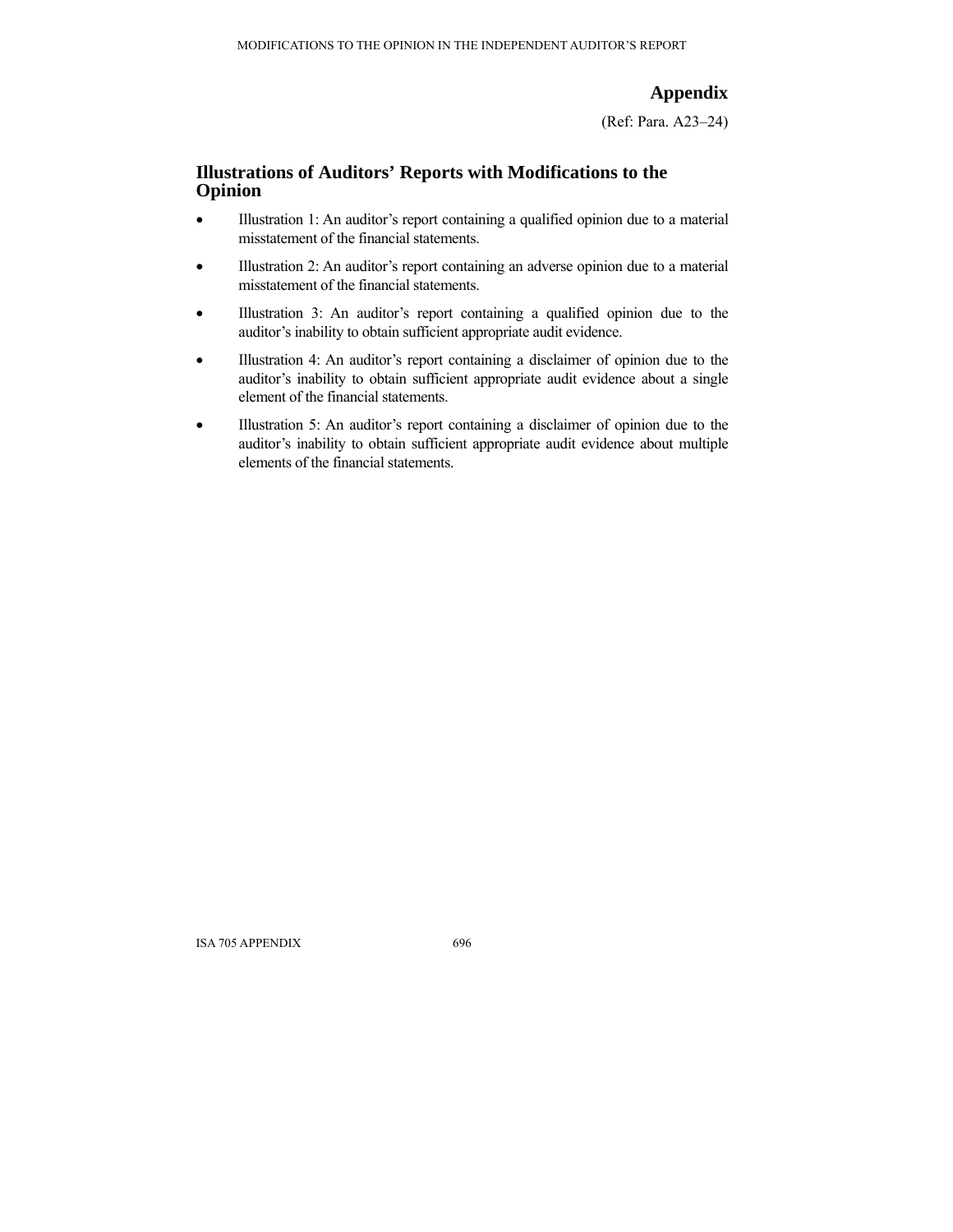# **Illustration 1:**

**Circumstances include the following:** 

- **Audit of a complete set of general purpose financial statements prepared by management of the entity in accordance with International Financial Reporting Standards.**
- The terms of the audit engagement reflect the description of **management's responsibility for the financial statements in ISA 210.**<sup>1</sup>
- **Inventories are misstated. The misstatement is deemed to be material but not pervasive to the financial statements.**
- **In addition to the audit of the financial statements, the auditor has other reporting responsibilities required under local law.**

### INDEPENDENT AUDITOR'S REPORT

[Appropriate Addressee]

#### **Report on the Financial Statements**<sup>2</sup>

We have audited the accompanying financial statements of ABC Company, which comprise the statement of financial position as at December 31, 20X1, and the statement of comprehensive income, statement of changes in equity and statement of cash flows for the year then ended, and a summary of significant accounting policies and other explanatory information.

## *Management's*<sup>3</sup>  *Responsibility for the Financial Statements*

Management is responsible for the preparation and fair presentation of these financial statements in accordance with International Financial Reporting Standards,<sup>4</sup> and for such internal control as management determines is necessary to enable the preparation of financial statements that are free from material misstatement, whether due to fraud or error.

### *Auditor's Responsibility*

Our responsibility is to express an opinion on these financial statements based on our audit. We conducted our audit in accordance with International Standards on Auditing.

697 ISA 705 APPENDIX

AUDITING

**AUDITING** 

 $\mathbf{1}$ <sup>1</sup> ISA 210, "Agreeing the Terms of Audit Engagements."

<sup>2</sup> The sub-title "Report on the Financial Statements" is unnecessary in circumstances when the second sub-title "Report on Other Legal and Regulatory Requirements" is not applicable.

<sup>3</sup>  $\frac{3}{4}$  Or other term that is appropriate in the context of the legal framework in the particular jurisdiction.

Where management's responsibility is to prepare financial statements that give a true and fair view, this may read: "Management is responsible for the preparation of financial statements that give a true and fair view in accordance with International Financial Reporting Standards, and for such ..."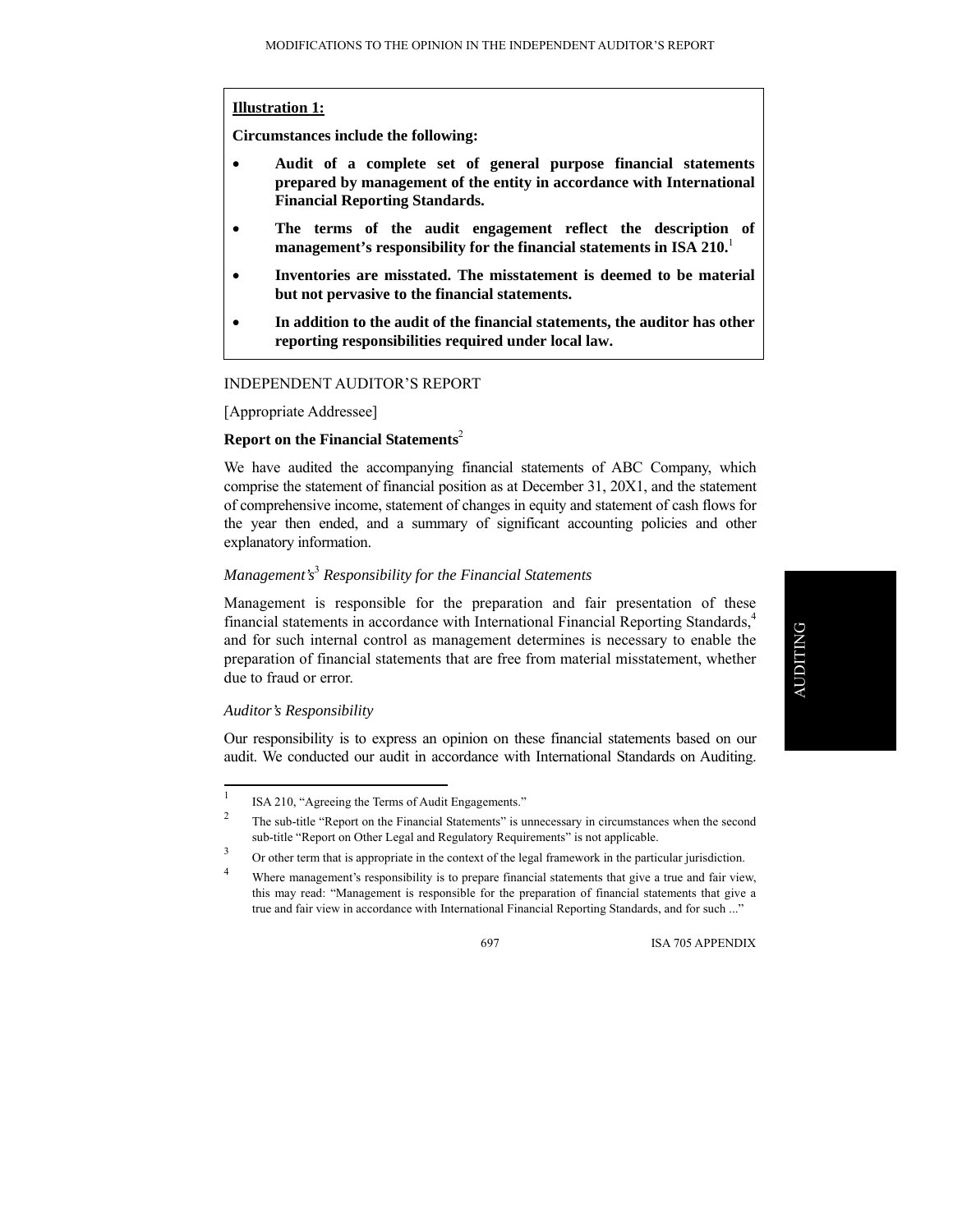Those standards require that we comply with ethical requirements and plan and perform the audit to obtain reasonable assurance about whether the financial statements are free from material misstatement.

An audit involves performing procedures to obtain audit evidence about the amounts and disclosures in the financial statements. The procedures selected depend on the auditor's judgment, including the assessment of the risks of material misstatement of the financial statements, whether due to fraud or error. In making those risk assessments, the auditor considers internal control relevant to the entity's preparation and fair presentation<sup>5</sup> of the financial statements in order to design audit procedures that are appropriate in the circumstances, but not for the purpose of expressing an opinion on the effectiveness of the entity's internal control.<sup>6</sup> An audit also includes evaluating the appropriateness of accounting policies used and the reasonableness of accounting estimates made by management, as well as evaluating the overall presentation of the financial statements.

We believe that the audit evidence we have obtained is sufficient and appropriate to provide a basis for our qualified audit opinion.

### *Basis for Qualified Opinion*

The company's inventories are carried in the statement of financial position at xxx. Management has not stated the inventories at the lower of cost and net realizable value but has stated them solely at cost, which constitutes a departure from International Financial Reporting Standards. The company's records indicate that had management stated the inventories at the lower of cost and net realizable value, an amount of xxx would have been required to write the inventories down to their net realizable value. Accordingly, cost of sales would have been increased by xxx, and income tax, net income and shareholders' equity would have been reduced by xxx, xxx and xxx, respectively.

### *Qualified Opinion*

In our opinion, except for the effects of the matter described in the Basis for Qualified Opinion paragraph, the financial statements present fairly, in all material respects, (or *give a true and fair view of*) the financial position of ABC Company as at December 31, 20X1, and (*of*) its financial performance and its cash flows for the year then ended in accordance with International Financial Reporting Standards.

 5 In the case of footnote 12, this may read: "In making those risk assessments, the auditor considers internal control relevant to the entity's preparation of financial statements that give a true and fair view in order to design audit procedures that are appropriate in the circumstances, but not for the purpose of expressing an opinion on the effectiveness of the entity's internal control."

In circumstances when the auditor also has responsibility to express an opinion on the effectiveness of internal control in conjunction with the audit of the financial statements, this sentence would be worded as follows: "In making those risk assessments, the auditor considers internal control relevant to the entity's preparation and fair presentation of the financial statements in order to design audit procedures that are appropriate in the circumstances." In the case of footnote 12, this may read: "In making those risk assessments, the auditor considers internal control relevant to the entity's preparation of financial statements that give a true and fair view in order to design audit procedures that are appropriate in the circumstances.'

ISA 705 APPENDIX 698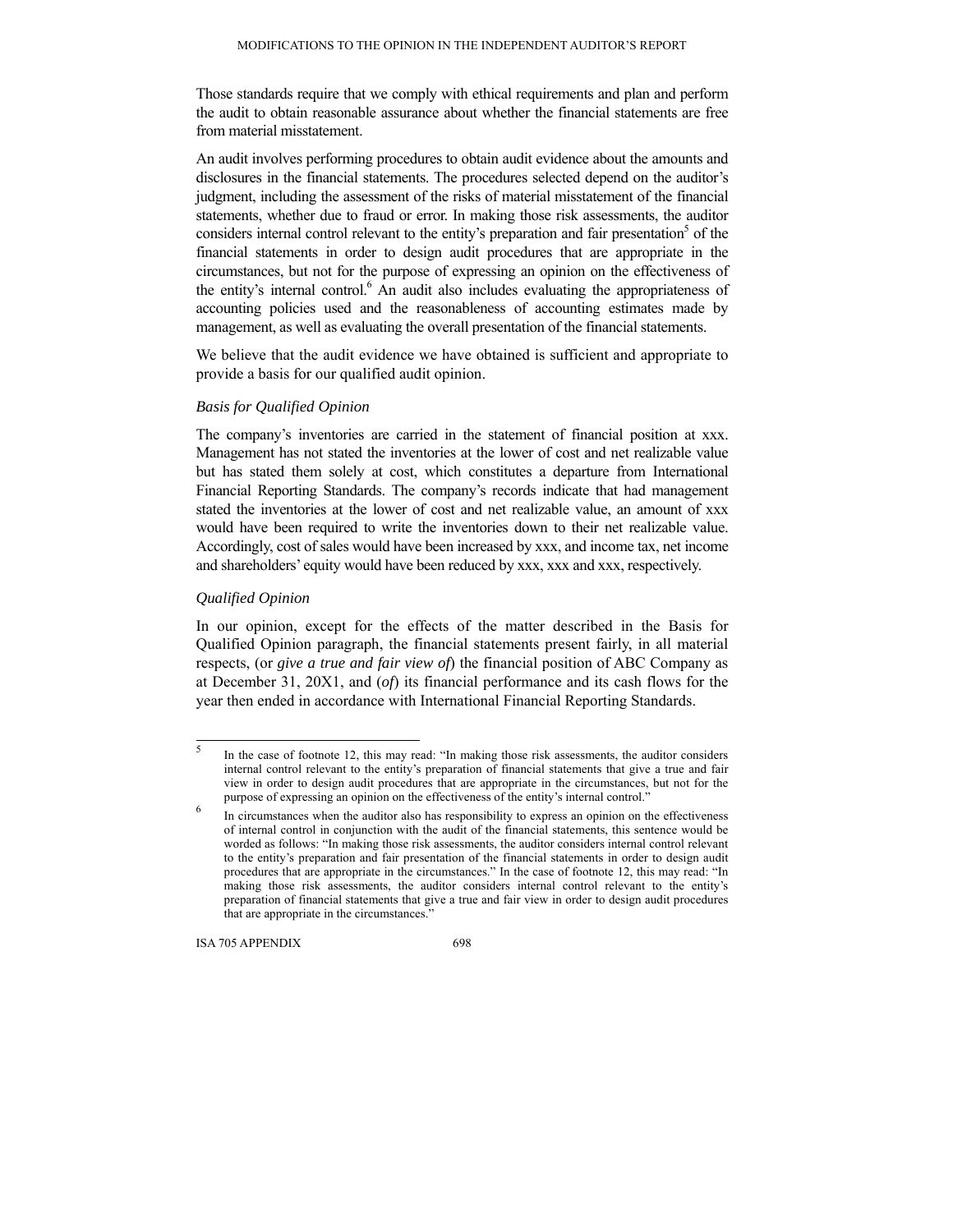## **Report on Other Legal and Regulatory Requirements**

[Form and content of this section of the auditor's report will vary depending on the nature of the auditor's other reporting responsibilities.]

[Auditor's signature]

[Date of the auditor's report]

[Auditor's address]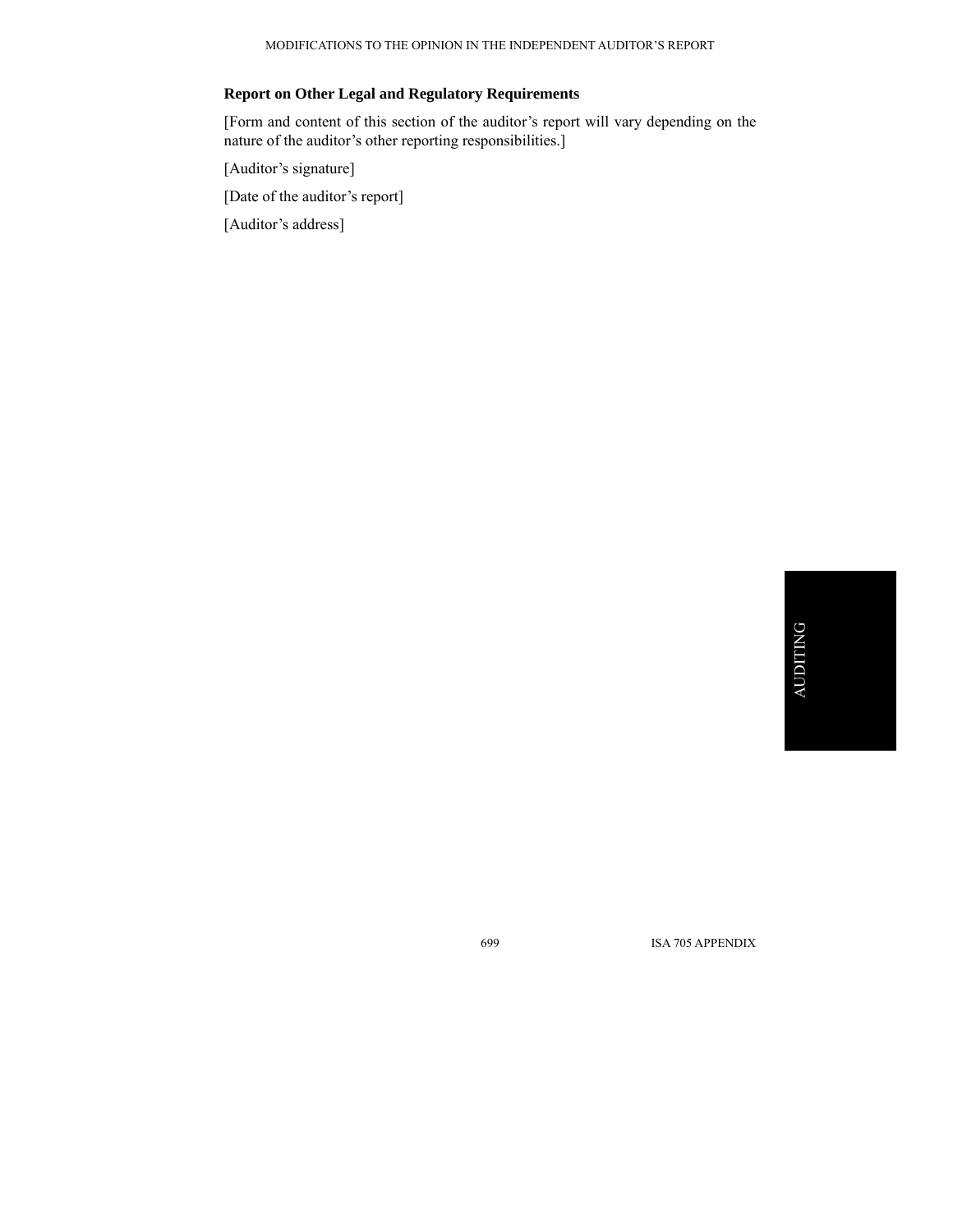### **Illustration 2:**

**Circumstances include the following:** 

- **Audit of consolidated general purpose financial statements prepared by management of the parent in accordance with International Financial Reporting Standards.**
- The terms of the audit engagement reflect the description of **management's responsibility for the financial statements in ISA 210.**
- **The financial statements are materially misstated due to the nonconsolidation of a subsidiary. The material misstatement is deemed to be pervasive to the financial statements. The effects of the misstatement on the financial statements have not been determined because it was not practicable to do so.**
- **In addition to the audit of the consolidated financial statements, the auditor has other reporting responsibilities required under local law.**

### INDEPENDENT AUDITOR'S REPORT

[Appropriate Addressee]

## **Report on the Consolidated Financial Statements**<sup>7</sup>

We have audited the accompanying consolidated financial statements of ABC Company and its subsidiaries, which comprise the consolidated statement of financial position as at December 31, 20X1, and the consolidated statement of comprehensive income, statement of changes in equity and statement of cash flows for the year then ended, and a summary of significant accounting policies and other explanatory information.

## *Management's*<sup>8</sup>  *Responsibility for the Consolidated Financial Statements*

Management is responsible for the preparation and fair presentation of these consolidated financial statements in accordance with International Financial Reporting Standards,<sup>9</sup> and for such internal control as management determines is necessary to enable the preparation of consolidated financial statements that are free from material misstatement, whether due to fraud or error.

 $\tau$ <sup>7</sup> The sub-title "Report on the Consolidated Financial Statements" is unnecessary in circumstances when the second sub-title "Report on Other Legal and Regulatory Requirements" is not applicable.

<sup>8</sup> Or other term that is appropriate in the context of the legal framework in the particular jurisdiction.

<sup>9</sup> Where management's responsibility is to prepare consolidated financial statements that give a true and fair view, this may read: "Management is responsible for the preparation of consolidated financial statements that give a true and fair view in accordance with International Financial Reporting Standards, and for such ..."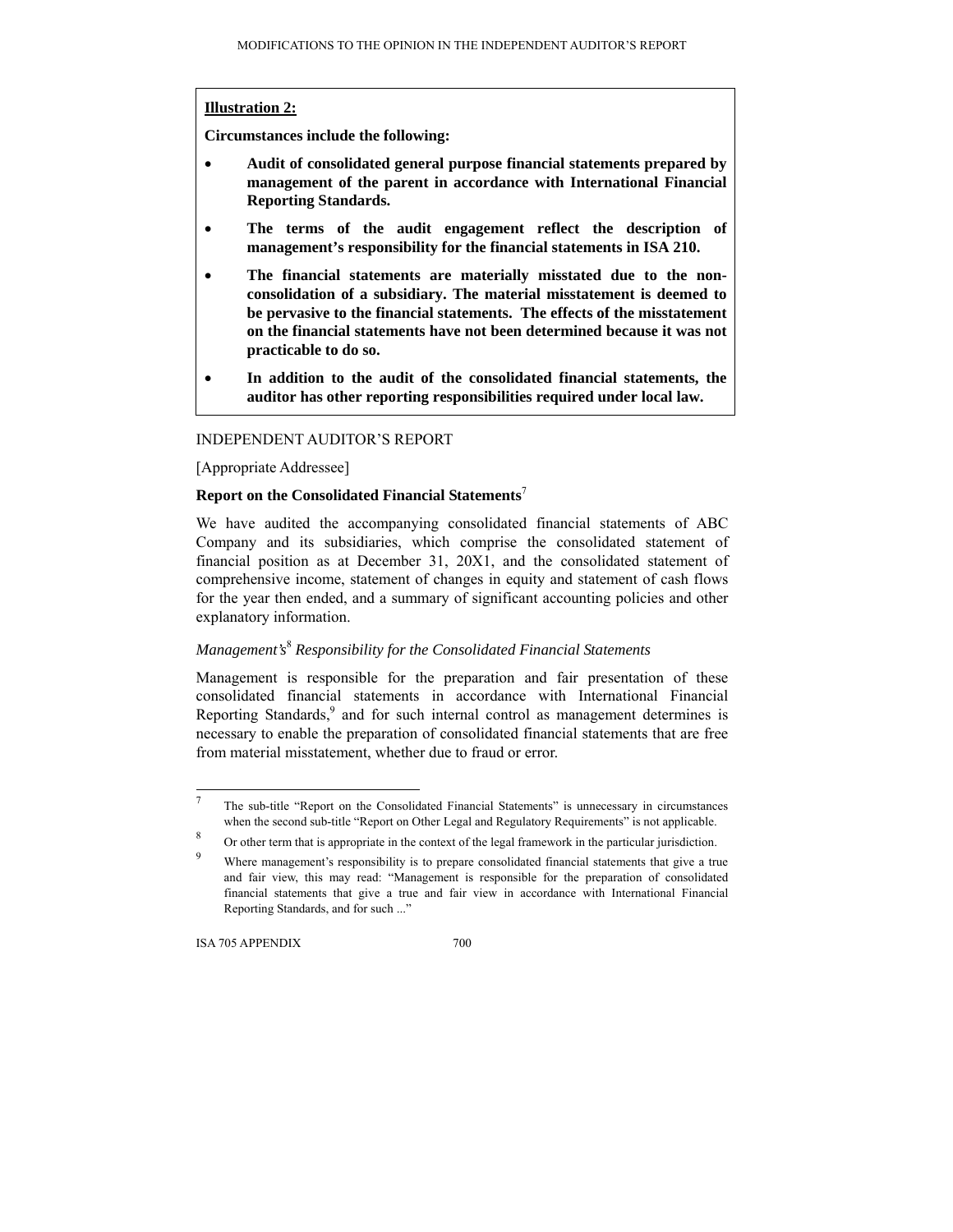#### *Auditor's Responsibility*

Our responsibility is to express an opinion on these consolidated financial statements based on our audit. We conducted our audit in accordance with International Standards on Auditing. Those standards require that we comply with ethical requirements and plan and perform the audit to obtain reasonable assurance about whether the consolidated financial statements are free from material misstatement.

An audit involves performing procedures to obtain audit evidence about the amounts and disclosures in the consolidated financial statements. The procedures selected depend on the auditor's judgment, including the assessment of the risks of material misstatement of the consolidated financial statements, whether due to fraud or error. In making those risk assessments, the auditor considers internal control relevant to the entity's preparation and fair presentation<sup>10</sup> of the consolidated financial statements in order to design audit procedures that are appropriate in the circumstances, but not for the purpose of expressing an opinion on the effectiveness of the entity's internal control.<sup>11</sup> An audit also includes evaluating the appropriateness of accounting policies used and the reasonableness of accounting estimates made by management, as well as evaluating the overall presentation of the consolidated financial statements.

We believe that the audit evidence we have obtained is sufficient and appropriate to provide a basis for our adverse audit opinion.

#### *Basis for Adverse Opinion*

As explained in Note X, the company has not consolidated the financial statements of subsidiary XYZ Company it acquired during 20X1 because it has not yet been able to ascertain the fair values of certain of the subsidiary's material assets and liabilities at the acquisition date. This investment is therefore accounted for on a cost basis. Under International Financial Reporting Standards, the subsidiary should have been consolidated because it is controlled by the company. Had XYZ been consolidated, many elements in the accompanying financial statements would have been materially affected. The effects on the consolidated financial statements of the failure to consolidate have not been determined.

<sup>10</sup> In the case of footnote 17, this may read: "In making those risk assessments, the auditor considers internal control relevant to the entity's preparation of consolidated financial statements that give a true and fair view in order to design audit procedures that are appropriate in the circumstances, but not for the purpose of expressing an opinion on the effectiveness of the entity's internal control."

<sup>&</sup>lt;sup>11</sup> In circumstances when the auditor also has responsibility to express an opinion on the effectiveness of internal control in conjunction with the audit of the consolidated financial statements, this sentence would be worded as follows: "In making those risk assessments, the auditor considers internal control relevant to the entity's preparation and fair presentation of the consolidated financial statements in order to design audit procedures that are appropriate in the circumstances." In the case of footnote 17, this may read: "In making those risk assessments, the auditor considers internal control relevant to the entity's preparation of consolidated financial statements that give a true and fair view in order to design audit procedures that are appropriate in the circumstances."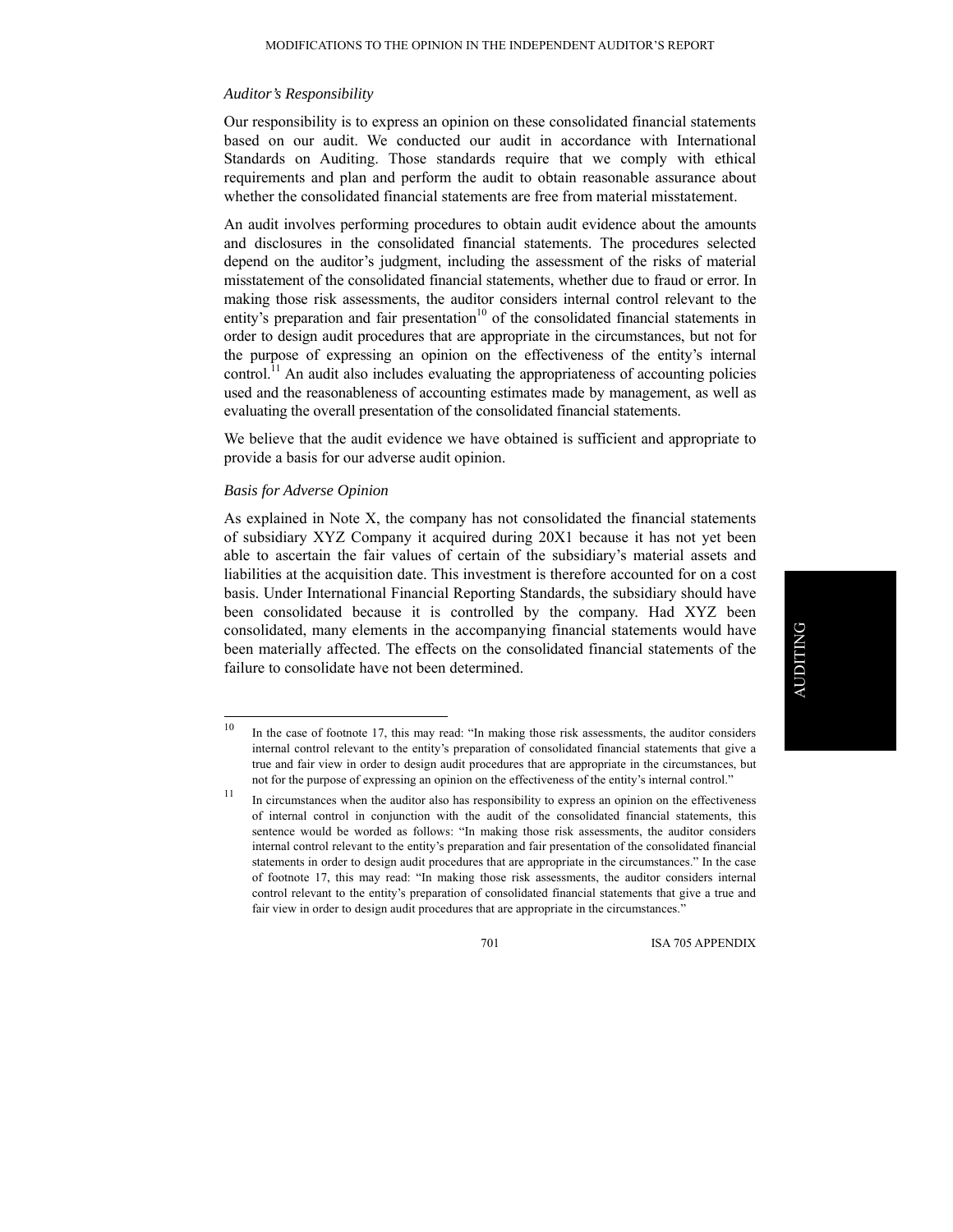### *Adverse Opinion*

In our opinion, because of the significance of the matter discussed in the Basis for Adverse Opinion paragraph, the consolidated financial statements do not present fairly (or *do not give a true and fair view of*) the financial position of ABC Company and its subsidiaries as at December 31, 20X1, and (*of*) their financial performance and their cash flows for the year then ended in accordance with International Financial Reporting Standards.

## **Report on Other Legal and Regulatory Requirements**

[Form and content of this section of the auditor's report will vary depending on the nature of the auditor's other reporting responsibilities.]

[Auditor's signature]

[Date of the auditor's report]

[Auditor's address]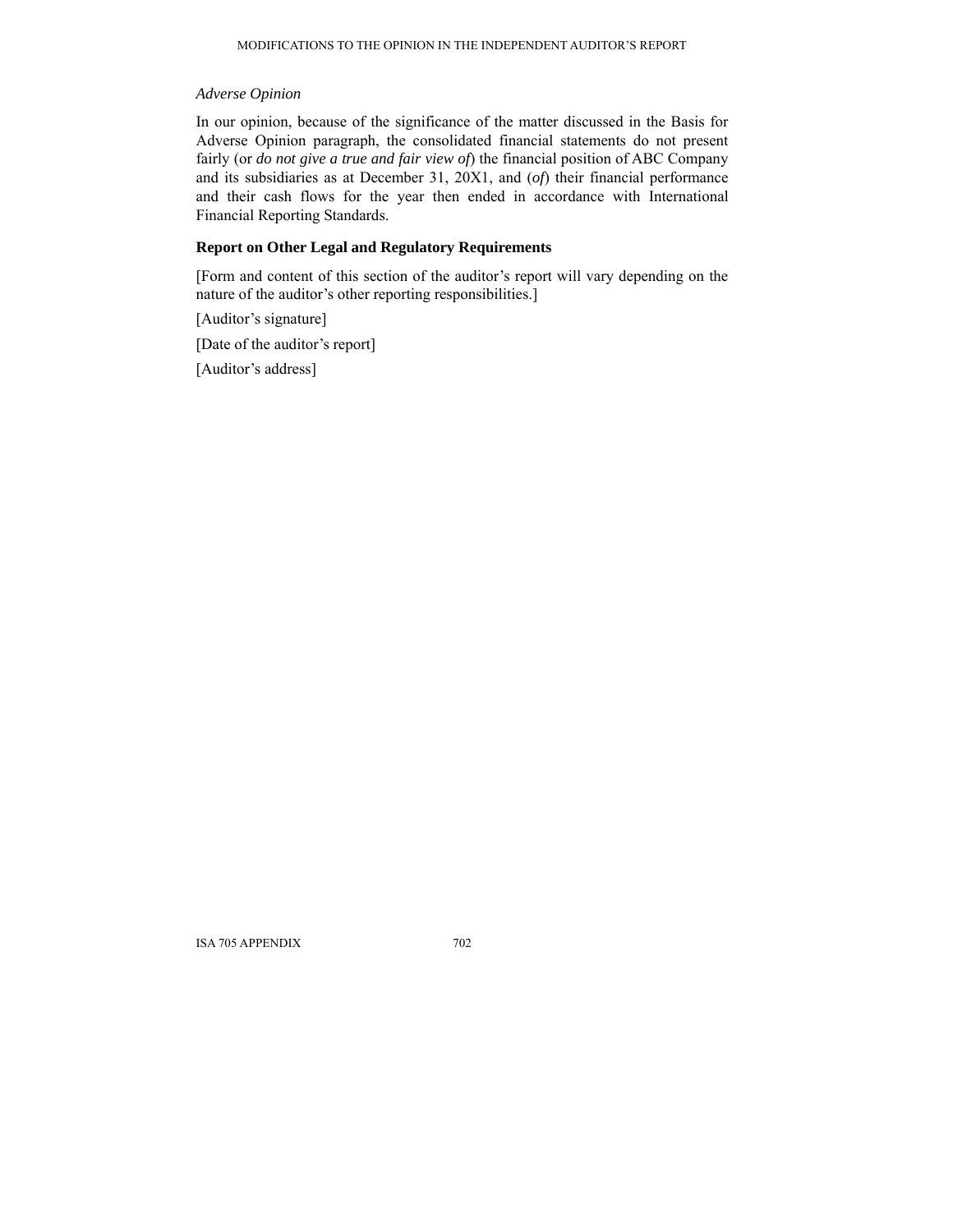## **Illustration 3:**

**Circumstances include the following:** 

- **Audit of a complete set of general purpose financial statements prepared by management of the entity in accordance with International Financial Reporting Standards.**
- **The terms of the audit engagement reflect the description of management's responsibility for the financial statements in ISA 210.**
- **The auditor was unable to obtain sufficient appropriate audit evidence regarding an investment in a foreign affiliate. The possible effects of the inability to obtain sufficient appropriate audit evidence are deemed to be material but not pervasive to the financial statements.**
- **In addition to the audit of the financial statements, the auditor has other reporting responsibilities required under local law.**

#### INDEPENDENT AUDITOR'S REPORT

[Appropriate Addressee]

## **Report on the Financial Statements**<sup>12</sup>

We have audited the accompanying financial statements of ABC Company, which comprise the statement of financial position as at December 31, 20X1, and the statement of comprehensive income, statement of changes in equity and statement of cash flows for the year then ended, and a summary of significant accounting policies and other explanatory information.

# *Management's*<sup>13</sup> *Responsibility for the Financial Statements*

Management is responsible for the preparation and fair presentation of these financial statements in accordance with International Financial Reporting Standards,<sup>14</sup> and for such internal control as management determines is necessary to enable the preparation of financial statements that are free from material misstatement, whether due to fraud or error.

### *Auditor's Responsibility*

Our responsibility is to express an opinion on these financial statements based on our audit. We conducted our audit in accordance with International Standards on Auditing.

<sup>&</sup>lt;sup>14</sup> Where management's responsibility is to prepare financial statements that give a true and fair view, this may read: "Management is responsible for the preparation of financial statements that give a true and fair view in accordance with International Financial Reporting Standards, and for such ..."



 $12$ <sup>12</sup> The sub-title "Report on the Financial Statements" is unnecessary in circumstances when the second sub-title "Report on Other Legal and Regulatory Requirements" is not applicable.

<sup>&</sup>lt;sup>13</sup> Or other term that is appropriate in the context of the legal framework in the particular jurisdiction.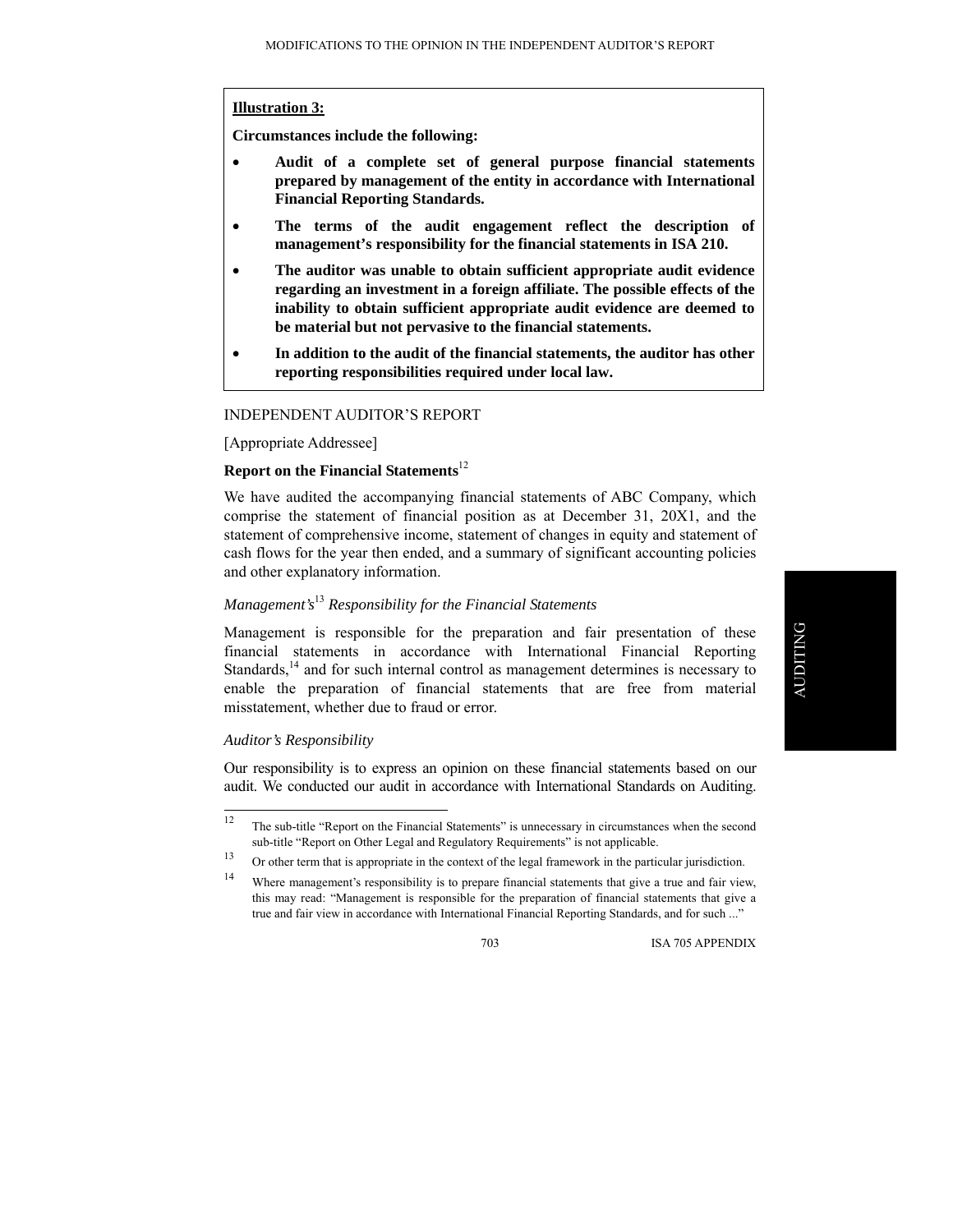Those standards require that we comply with ethical requirements and plan and perform the audit to obtain reasonable assurance about whether the financial statements are free from material misstatement.

An audit involves performing procedures to obtain audit evidence about the amounts and disclosures in the financial statements. The procedures selected depend on the auditor's judgment, including the assessment of the risks of material misstatement of the financial statements, whether due to fraud or error. In making those risk assessments, the auditor considers internal control relevant to the entity's preparation and fair presentation<sup>15</sup> of the financial statements in order to design audit procedures that are appropriate in the circumstances, but not for the purpose of expressing an opinion on the effectiveness of the entity's internal control.<sup>16</sup> An audit also includes evaluating the appropriateness of accounting policies used and the reasonableness of accounting estimates made by management, as well as evaluating the overall presentation of the financial statements.

We believe that the audit evidence we have obtained is sufficient and appropriate to provide a basis for our qualified audit opinion.

### *Basis for Qualified Opinion*

ABC Company's investment in XYZ Company, a foreign associate acquired during the year and accounted for by the equity method, is carried at xxx on the statement of financial position as at December 31, 20X1, and ABC's share of XYZ's net income of xxx is included in ABC's income for the year then ended. We were unable to obtain sufficient appropriate audit evidence about the carrying amount of ABC's investment in XYZ as at December 31, 20X1 and ABC's share of XYZ's net income for the year because we were denied access to the financial information, management, and the auditors of XYZ. Consequently, we were unable to determine whether any adjustments to these amounts were necessary.

### *Qualified Opinion*

In our opinion, except for the possible effects of the matter described in the Basis for Qualified Opinion paragraph, the financial statements present fairly, in all material

<sup>15</sup> 15 In the case of footnote 22, this may read: "In making those risk assessments, the auditor considers internal control relevant to the entity's preparation of financial statements that give a true and fair view in order to design audit procedures that are appropriate in the circumstances, but not for the purpose of expressing an opinion on the effectiveness of the entity's internal control."

<sup>16</sup> In circumstances when the auditor also has responsibility to express an opinion on the effectiveness of internal control in conjunction with the audit of the financial statements, this sentence would be worded as follows: "In making those risk assessments, the auditor considers internal control relevant to the entity's preparation and fair presentation of the financial statements in order to design audit procedures that are appropriate in the circumstances." In the case of footnote 22, this may read: "In making those risk assessments, the auditor considers internal control relevant to the entity's preparation of financial statements that give a true and fair view in order to design audit procedures that are appropriate in the circumstances."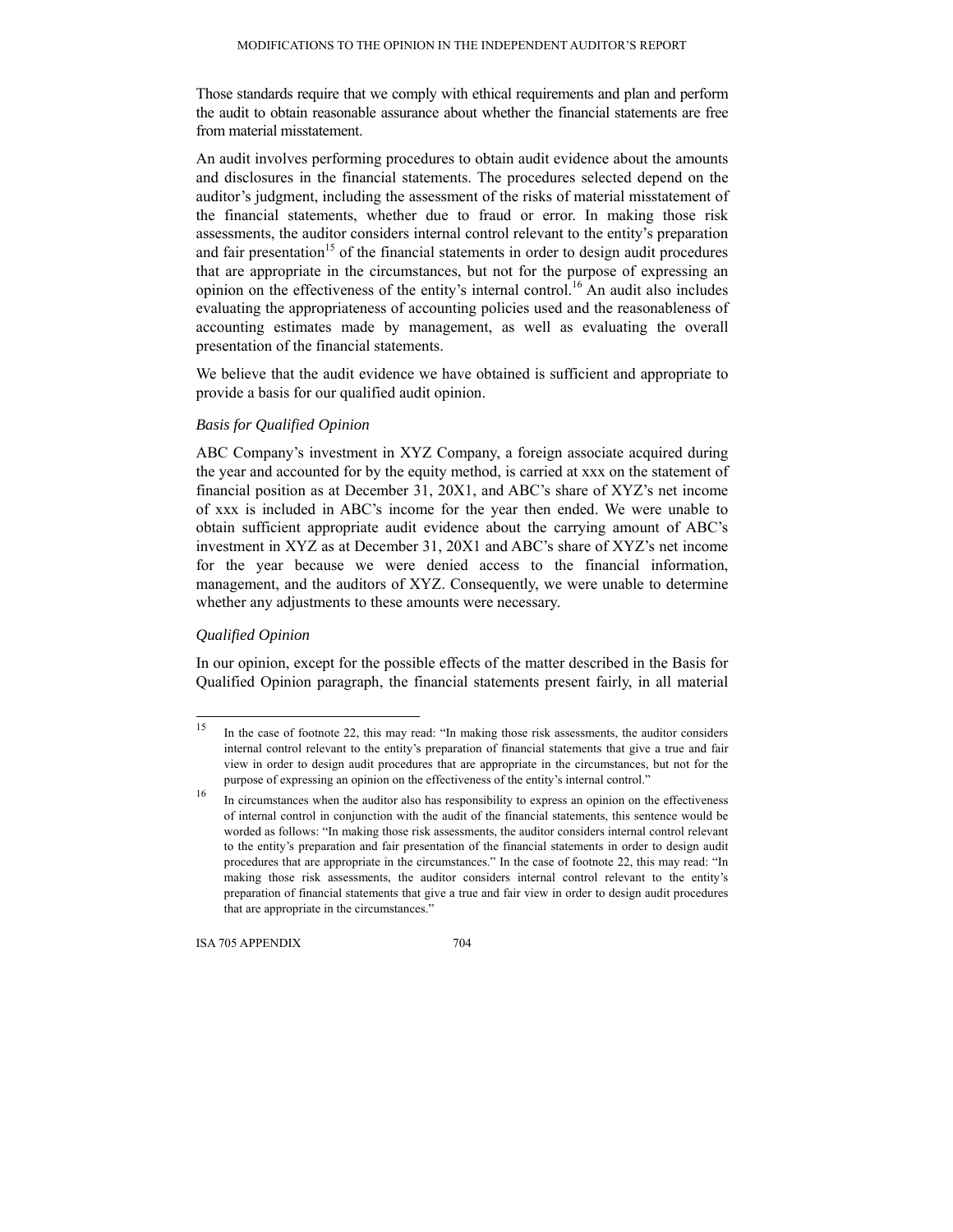respects, (or *give a true and fair view of*) the financial position of ABC Company as at December 31, 20X1, and (*of*) its financial performance and its cash flows for the year then ended in accordance with International Financial Reporting Standards.

## **Report on Other Legal and Regulatory Requirements**

[Form and content of this section of the auditor's report will vary depending on the nature of the auditor's other reporting responsibilities.]

[Auditor's signature]

[Date of the auditor's report]

[Auditor's address]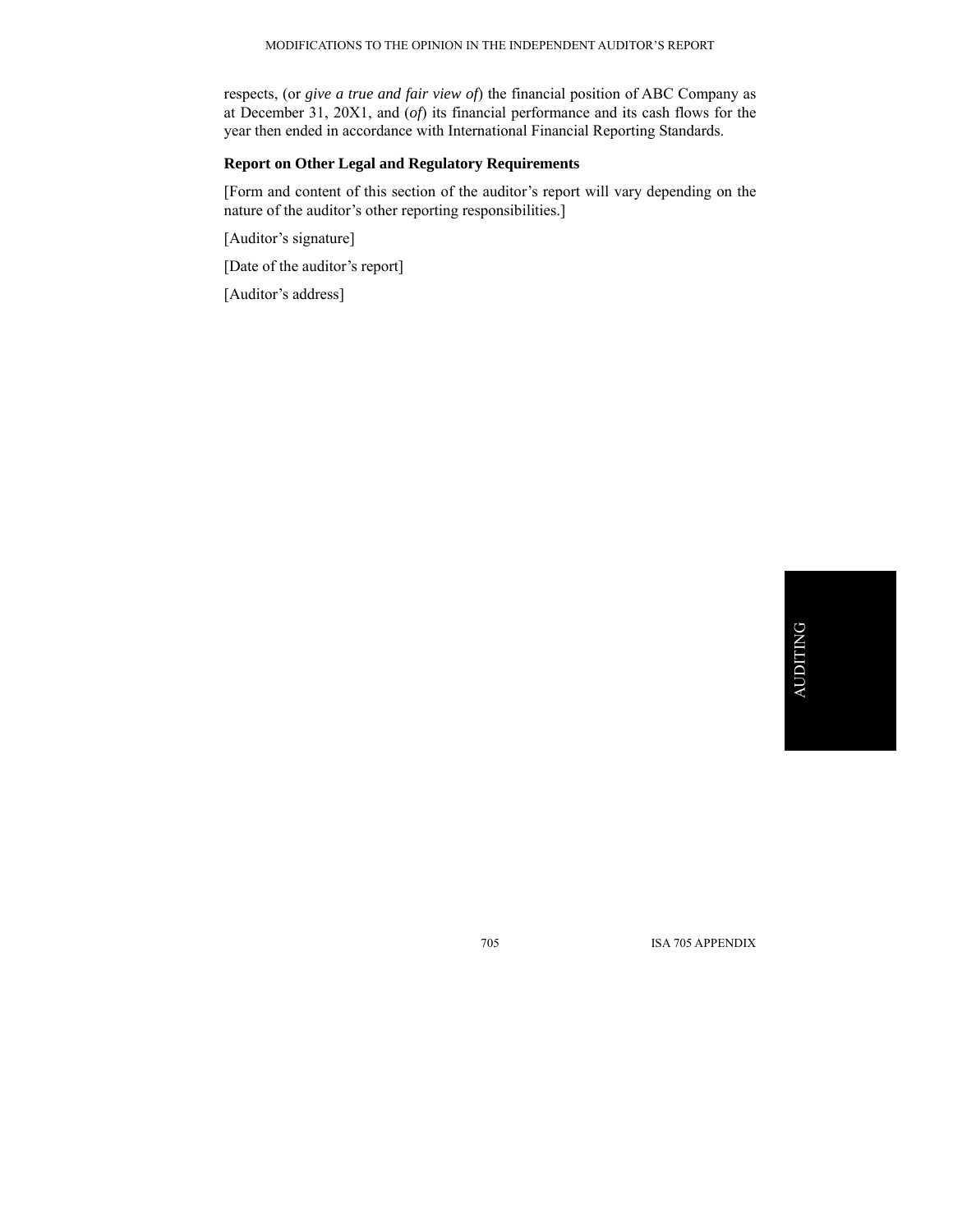### **Illustration 4:**

**Circumstances include the following:** 

- **Audit of a complete set of general purpose financial statements prepared by management of the entity in accordance with International Financial Reporting Standards.**
- **The terms of the audit engagement reflect the description of management's responsibility for the financial statements in ISA 210.**
- **The auditor was unable to obtain sufficient appropriate audit evidence about a single element of the financial statements. That is, the auditor was also unable to obtain audit evidence about the financial information of a joint venture investment that represents over 90% of the company's net assets. The possible effects of this inability to obtain sufficient appropriate audit evidence are deemed to be both material and pervasive to the financial statements.**
- **In addition to the audit of the financial statements, the auditor has other reporting responsibilities required under local law.**

#### INDEPENDENT AUDITOR'S REPORT

[Appropriate Addressee]

### **Report on the Financial Statements**<sup>17</sup>

We were engaged to audit the accompanying financial statements of ABC Company, which comprise the statement of financial position as at December 31, 20X1, and the statement of comprehensive income, statement of changes in equity and statement of cash flows for the year then ended, and a summary of significant accounting policies and other explanatory information.

# *Management's*<sup>18</sup> *Responsibility for the Financial Statements*

Management is responsible for the preparation and fair presentation of these financial statements in accordance with International Financial Reporting Standards,<sup>19</sup> and for such internal control as management determines is necessary to enable the preparation of financial statements that are free from material misstatement, whether due to fraud or error.

<sup>17</sup> <sup>17</sup> The sub-title "Report on the Financial Statements" is unnecessary in circumstances when the second sub-title "Report on Other Legal and Regulatory Requirements" is not applicable.

<sup>&</sup>lt;sup>18</sup> Or other term that is appropriate in the context of the legal framework in the particular jurisdiction.

Where management's responsibility is to prepare financial statements that give a true and fair view, this may read: "Management is responsible for the preparation of financial statements that give a true and fair view in accordance with International Financial Reporting Standards, and for such …"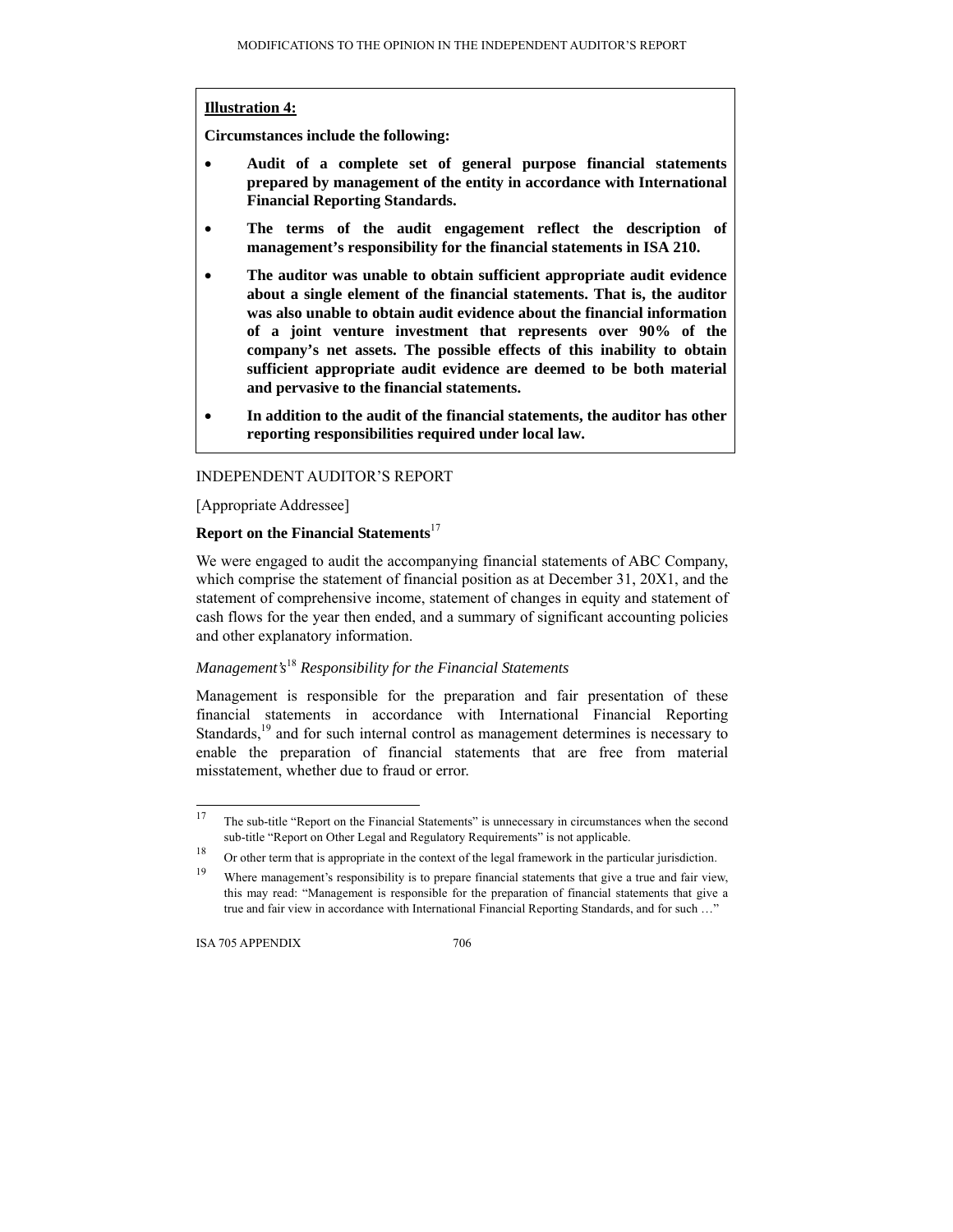#### *Auditor's Responsibility*

Our responsibility is to express an opinion on these financial statements based on conducting the audit in accordance with International Standards on Auditing. Because of the matter described in the Basis for Disclaimer of Opinion paragraph, however, we were not able to obtain sufficient appropriate audit evidence to provide a basis for an audit opinion.

### *Basis for Disclaimer of Opinion*

The company's investment in its joint venture XYZ (Country X) Company is carried at xxx on the company's statement of financial position, which represents over 90% of the company's net assets as at December 31, 20X1. We were not allowed access to the management and the auditors of XYZ, including XYZ's auditors' audit documentation. As a result, we were unable to determine whether any adjustments were necessary in respect of the company's proportional share of XYZ's assets that it controls jointly, its proportional share of XYZ's liabilities for which it is jointly responsible, its proportional share of XYZ's income and expenses for the year, and the elements making up the statement of changes in equity and cash flow statement.

### *Disclaimer of Opinion*

Because of the significance of the matter described in the Basis for Disclaimer of Opinion paragraph, we have not been able to obtain sufficient appropriate audit evidence to provide a basis for an audit opinion. Accordingly, we do not express an opinion on the financial statements.

### **Report on Other Legal and Regulatory Requirements**

[Form and content of this section of the auditor's report will vary depending on the nature of the auditor's other reporting responsibilities.]

[Auditor's signature]

[Date of the auditor's report]

[Auditor's address]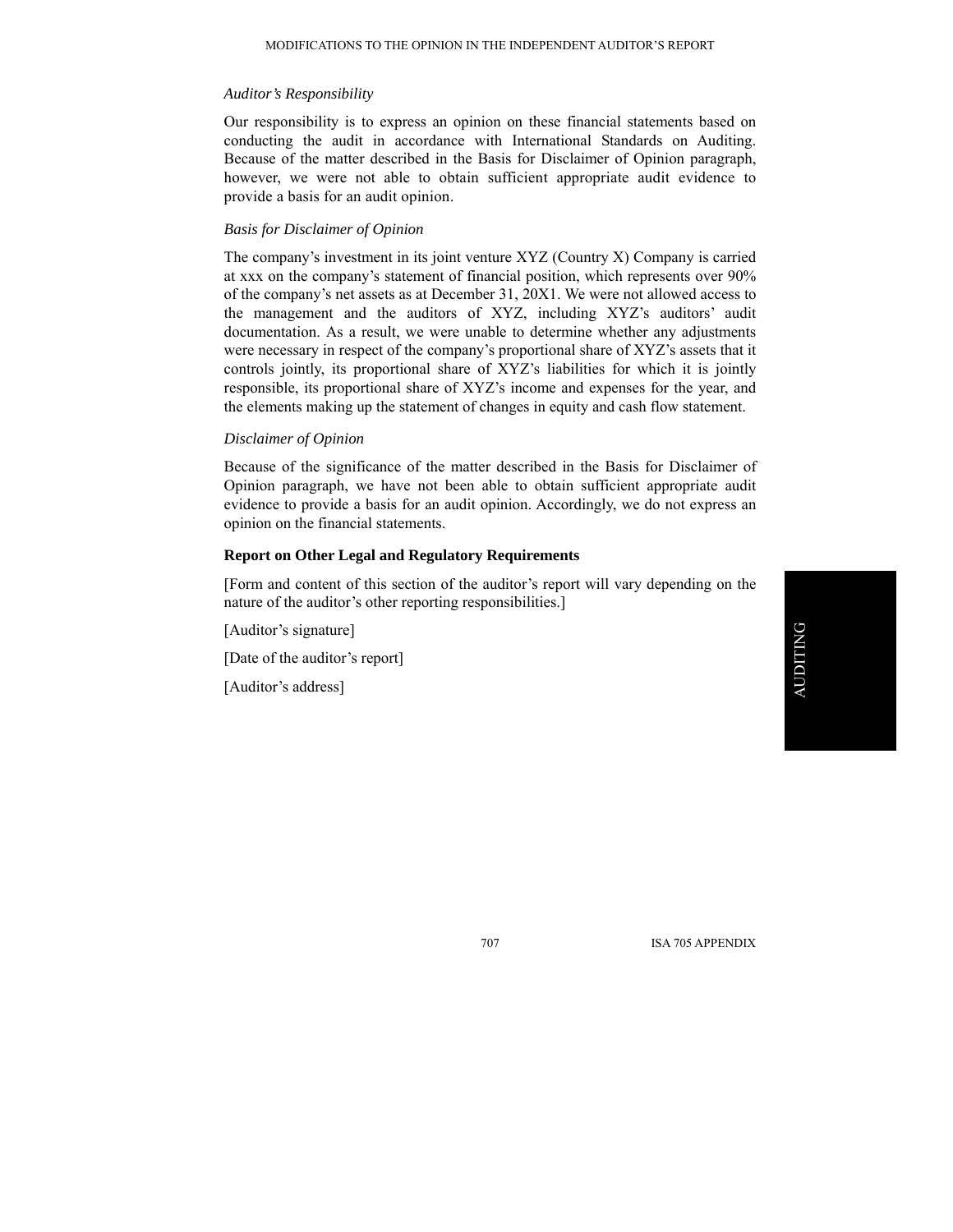### **Illustration 5:**

**Circumstances include the following:** 

- **Audit of a complete set of general purpose financial statements prepared by management of the entity in accordance with International Financial Reporting Standards.**
- **The terms of the audit engagement reflect the description of management's responsibility for the financial statements in ISA 210.**
- **The auditor was unable to obtain sufficient appropriate audit evidence about multiple elements of the financial statements. That is, the auditor was unable to obtain audit evidence about the entity's inventories and accounts receivable. The possible effects of this inability to obtain sufficient appropriate audit evidence are deemed to be both material and pervasive to the financial statements.**
- **In addition to the audit of the financial statements, the auditor has other reporting responsibilities required under local law.**

### INDEPENDENT AUDITOR'S REPORT

[Appropriate Addressee]

## **Report on the Financial Statements**<sup>20</sup>

We were engaged to audit the accompanying financial statements of ABC Company, which comprise the statement of financial position as at December 31, 20X1, and the statement of comprehensive income, statement of changes in equity and statement of cash flows for the year then ended, and a summary of significant accounting policies and other explanatory information.

# *Management's*<sup>21</sup> *Responsibility for the Financial Statements*

Management is responsible for the preparation and fair presentation of these financial statements in accordance with International Financial Reporting Standards, $22$  and for such internal control as management determines is necessary to enable the preparation of financial statements that are free from material misstatement, whether due to fraud or error.

<sup>20</sup> <sup>20</sup> The sub-title "Report on the Financial Statements" is unnecessary in circumstances when the second sub-title "Report on Other Legal and Regulatory Requirements" is not applicable.

<sup>&</sup>lt;sup>21</sup> Or other term that is appropriate in the context of the legal framework in the particular jurisdiction.

<sup>22</sup> Where management's responsibility is to prepare financial statements that give a true and fair view, this may read: "Management is responsible for the preparation of financial statements that give a true and fair view in accordance with International Financial Reporting Standards, and for such …"